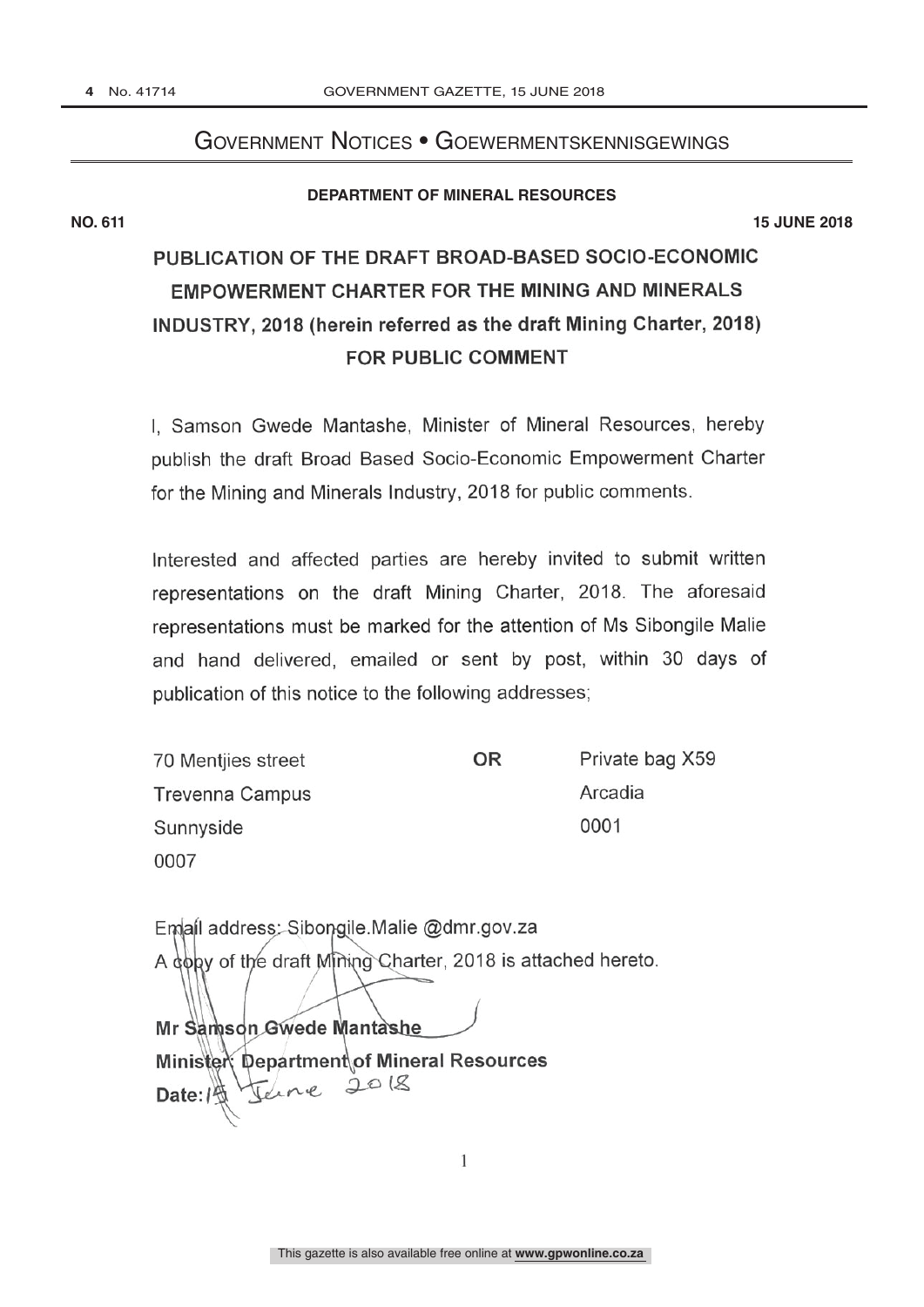## **DRAFT BROAD-BASED SOCIO-ECONOMIC EMPOWERMENT CHARTER FOR THE MINING AND MINERAL INDUSTRY, 2018.**

i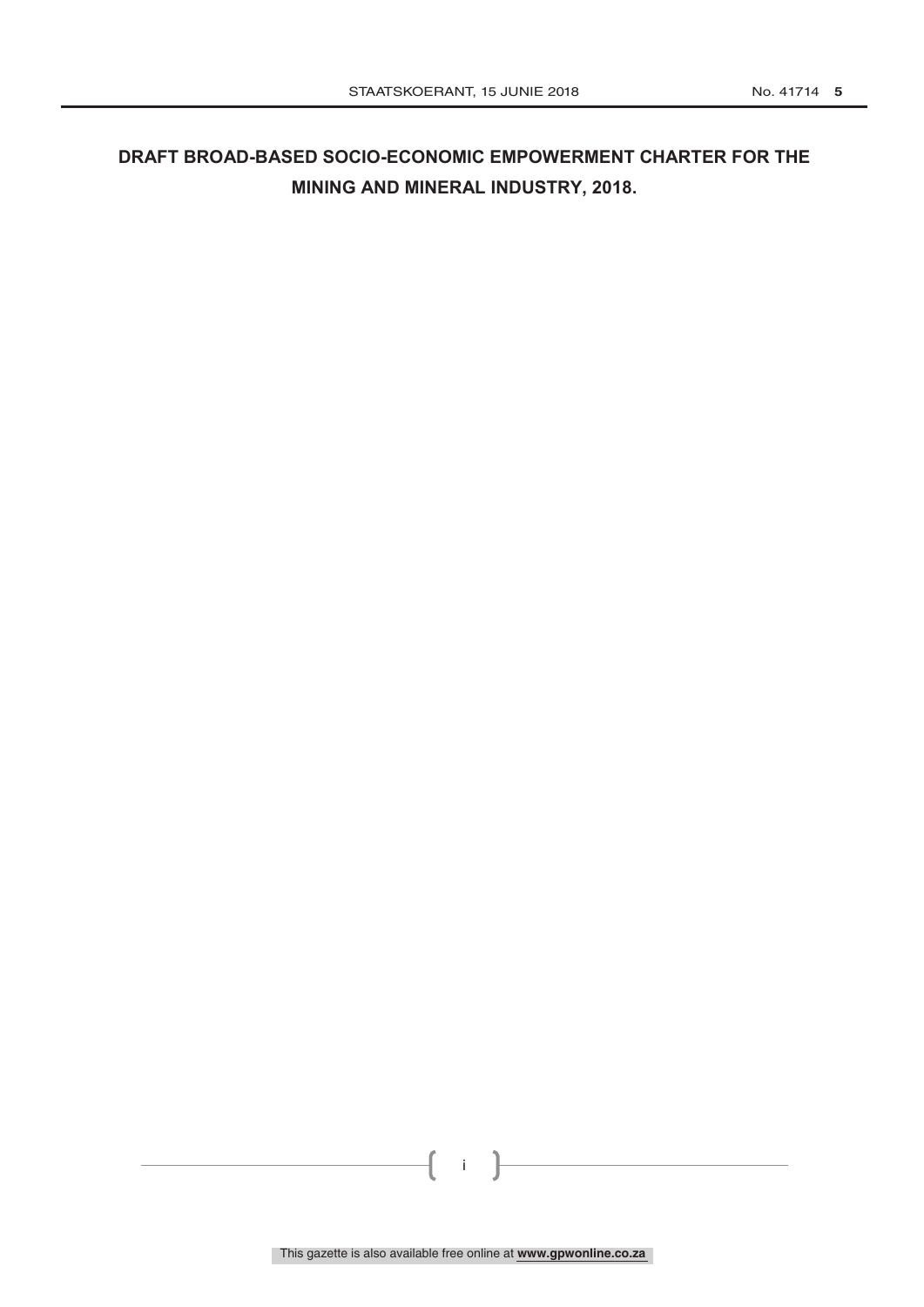### **TABLE OF CONTENTS**

| 1.                                                                  |  |
|---------------------------------------------------------------------|--|
|                                                                     |  |
| 2.1                                                                 |  |
| 2.1.1                                                               |  |
| 2.1.2                                                               |  |
| 2.1.3                                                               |  |
| EQUITY EQUIVALENCE AGAINST THE OWNERSHIP TARGET 18<br>2.1.4         |  |
| INCLUSIVE PROCUREMENT, SUPPLIER AND ENTERPRISE DEVELOPMENT19<br>2.2 |  |
| 2.2.1                                                               |  |
| 2.2.2                                                               |  |
| 2.2.3                                                               |  |
| 2.2.4                                                               |  |
| 2.2.4.1                                                             |  |
| 2.2.4.2                                                             |  |
| 2.2.5                                                               |  |
| 2.2.6                                                               |  |
| 2.2.7                                                               |  |
| 2.3                                                                 |  |
| 2.4                                                                 |  |
| 2.4.1                                                               |  |
| 2.4.2                                                               |  |
| 2.4.3                                                               |  |
| 2.4.4                                                               |  |
| 2.4.5                                                               |  |
| 2.4.6                                                               |  |
| 2.4.7                                                               |  |
| 2.5                                                                 |  |

 $\overline{\mathbf{u}}$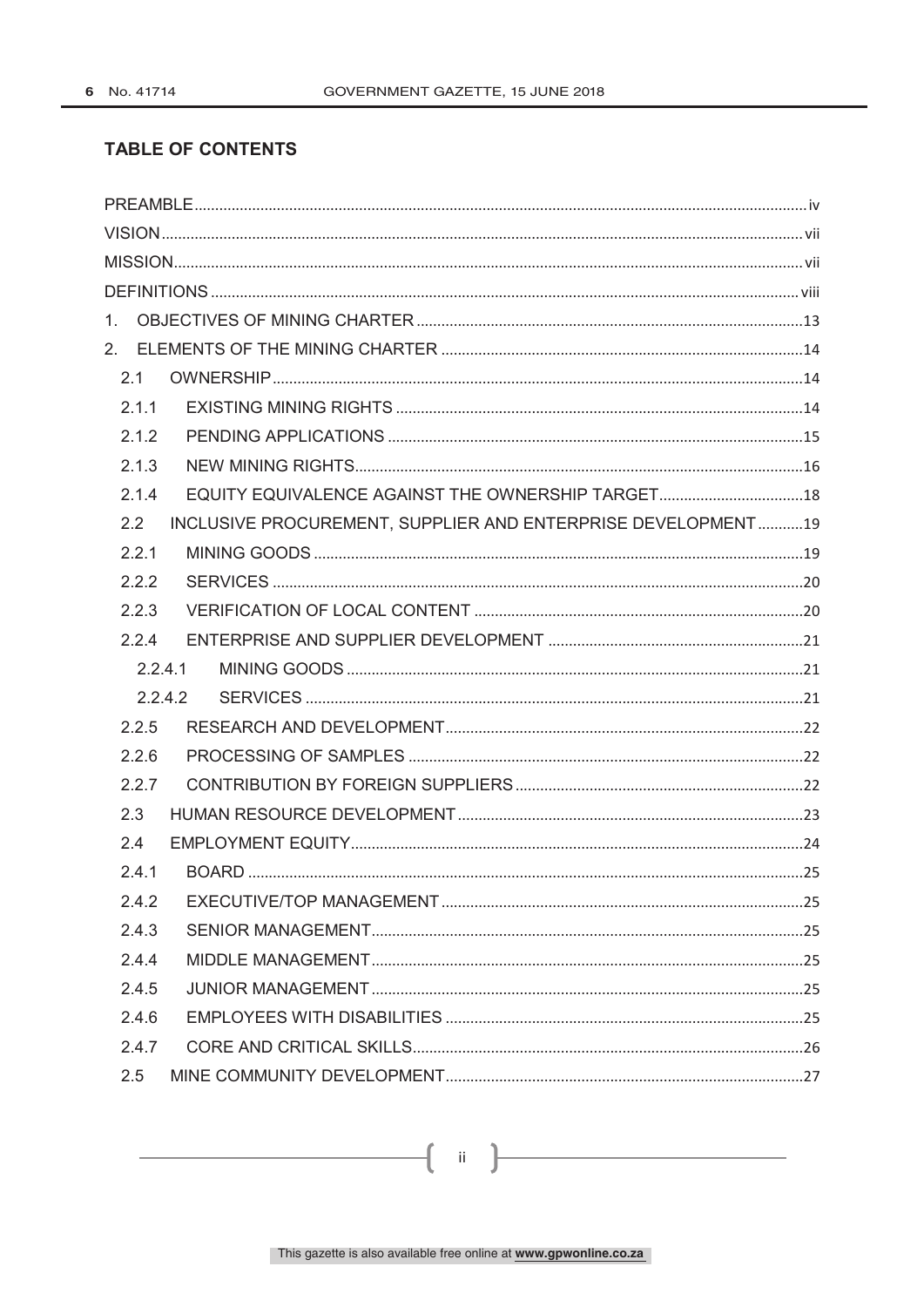|                                | 2.6   |                                                                        |  |
|--------------------------------|-------|------------------------------------------------------------------------|--|
|                                | 2.6.1 |                                                                        |  |
|                                | 2.6.2 |                                                                        |  |
|                                |       | 3. APPLICATION OF THE MINING CHARTER TO LICENCES GRANTED UNDER THE     |  |
|                                |       | 4. REPEAL OF SECTION/PARAGRAPH 3 OF THE CODES OF GOOD PRACTICE FOR THE |  |
| 5.                             |       |                                                                        |  |
| 6.                             |       |                                                                        |  |
| $7_{\scriptscriptstyle{\sim}}$ |       |                                                                        |  |
| 8.                             |       |                                                                        |  |
| 9.                             |       |                                                                        |  |
| 10.                            |       |                                                                        |  |
| 11.                            |       |                                                                        |  |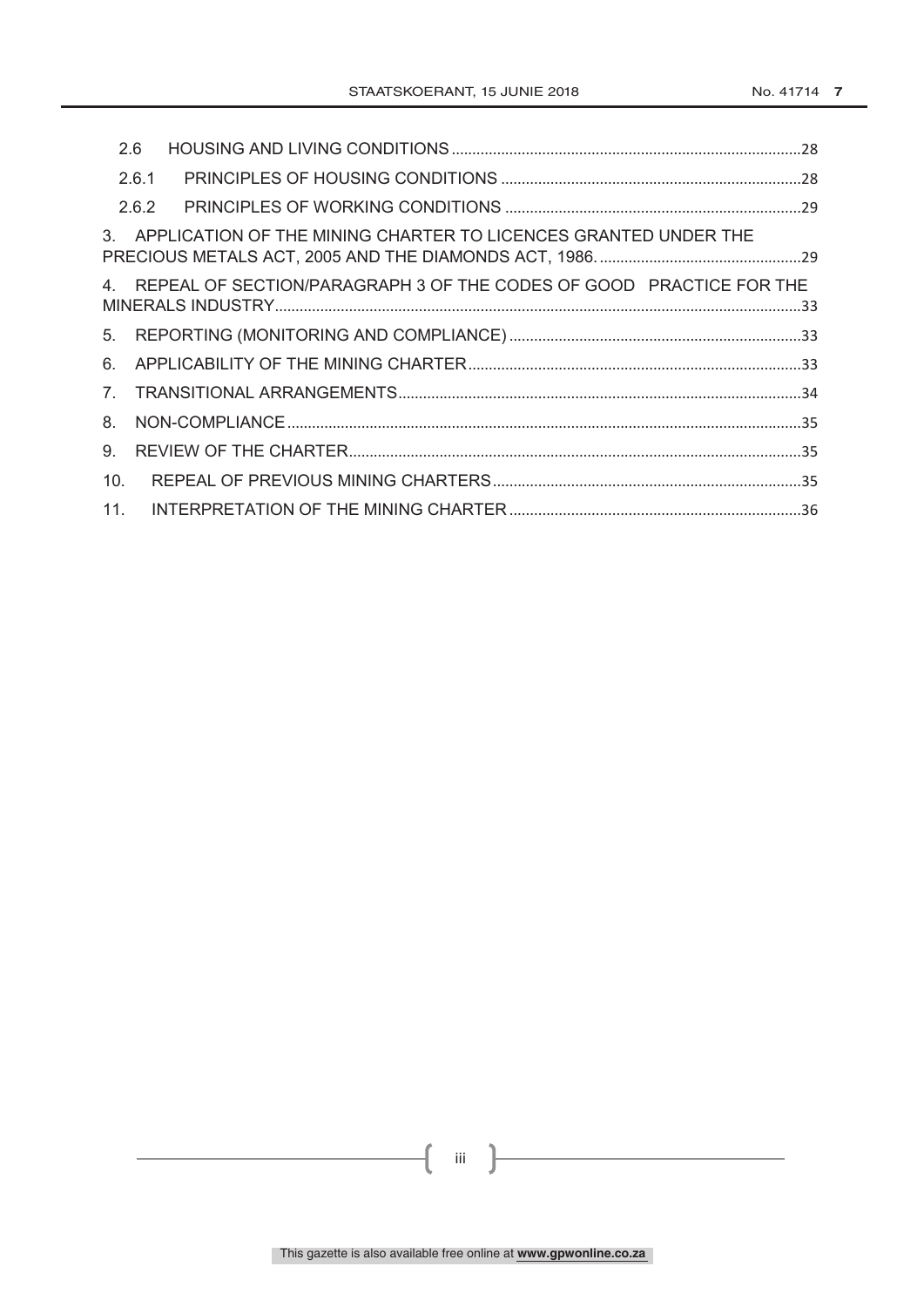#### **PREAMBLE**

The systematic marginalization of the majority of South Africans, facilitated by exclusionary policies of the apartheid regime, prevented Black Persons, as defined herein, from owning the means of production and from meaningful participation in the mainstream economy. Through its continued support and implementation of discretionary policies and practices, the mining and minerals sector, which dominated the South African political and socioeconomic order, brought about inequalities in the mining industry.

To redress these historic inequalities, and thus give effect to *section 9* (equality clause) of the *Constitution of the Republic of South Africa, 1996 (Act 108 of 1996)* ("*Constitution"),* the democratic government enacted, *inter alia*, the *Mineral and Petroleum Resources Development Act*, *2002 (Act No. 28 of 2002) "MPRDA").*

The primary objective of the *MPRDA* is to ensure the attainment of Government objectives of redressing historical, socio-economic inequalities and to ensure broad based and meaningful participation of Black Persons in the mining and minerals industry. To this end, *section 100 (2) (a)* of the *MPRDA* empowers the Minister to develop a Broad Based Black Economic Empowerment Charter for the South African Mining and Minerals Industry ("Mining Charter") as a regulatory instrument to effect transformation by meeting specific targets within specified timeframes.

In 2009, the Department conducted a comprehensive assessment to ascertain the progress of transformation in the mining industry against the objectives and agreed targets contained in the *Mining Charter*. The assessment revealed a number of shortcomings in the mining industry's implementation of the various elements of the Charter, viz. Ownership,

iv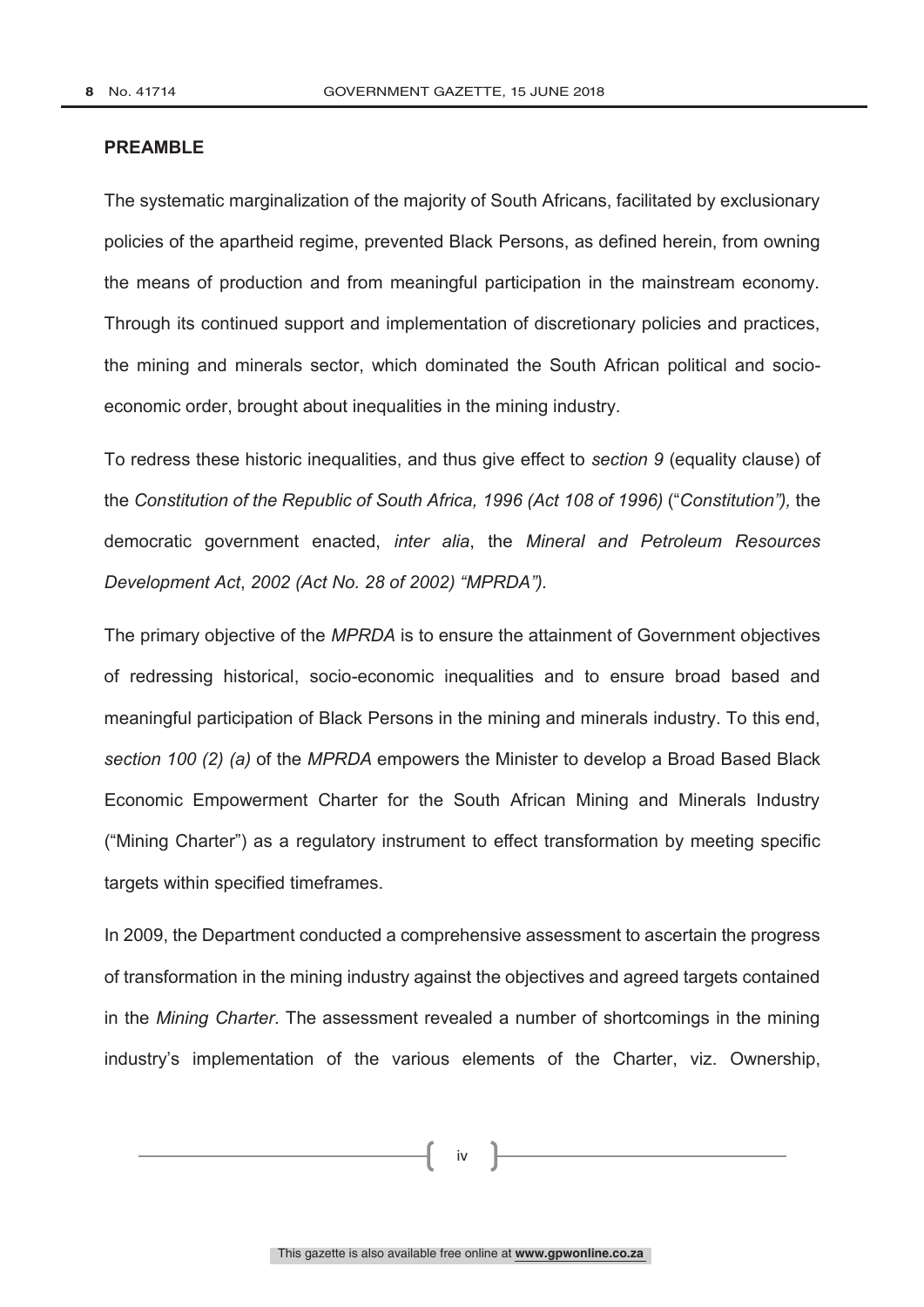Procurement, Employment Equity, Beneficiation, Human Resource Development, Mine Community Development, and Housing and Living Conditions. To address these shortcomings, the *Mining Charter* was amended to streamline and expedite the attainment of its objectives. In addition to this, the amended *Mining Charter* introduced the sustainable development element, which sought to ensure sustainable transformation and growth of the mining industry.

In 2014, a decade after the *Mining Charter* came into effect, the Department conducted a second assessment of mining companies' compliance with agreed targets contained in the *Mining Charter*. This second assessment revealed the following:

- Despite a noticeable improvement in levels of compliance, the mining industry is still unacceptably far from being fully transformed.
- Notwithstanding a paucity of companies of all sizes that have fully embraced the spirit of the *Mining Charter*, extremely varied performance by most companies suggests a generally compliance-driven mode of implementation, primarily designed to protect (their) the latter's "social license to operate".
- Whereas the *MPRDA* has effectively transferred ownership of the mineral wealth of the country to all the people of South Africa under the custodianship of the State, a proliferation of communities living in abject poverty continues to be characteristic of the surroundings of mining operations.
- Limited progress has been made in embracing broad-based empowerment ownership to achieve meaningful economic participation of Black South Africans. The trickled flow of benefits which sought not only to service debt, but also to provide cash-flow directly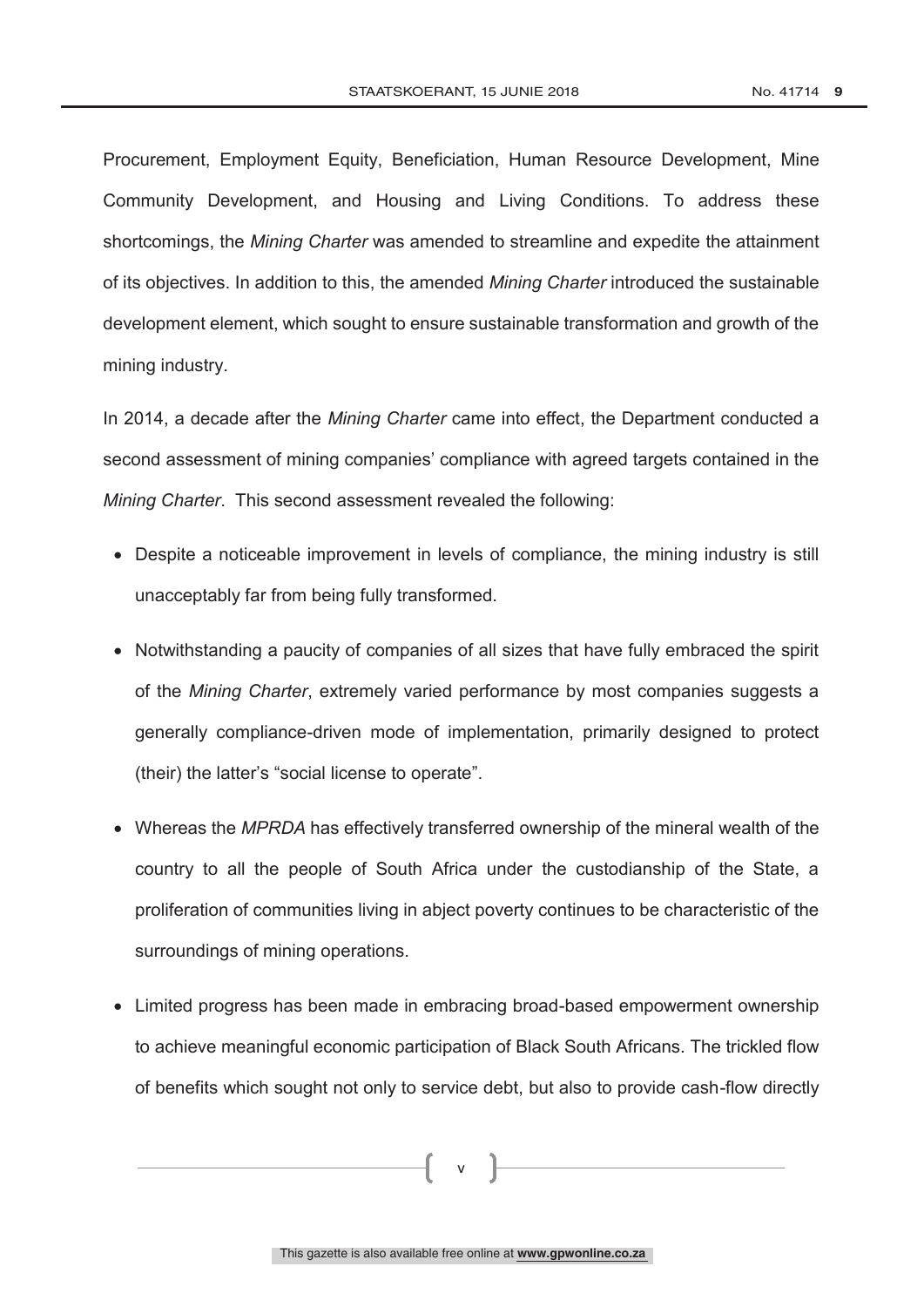to BEE partners, is wholly inadequate to this end, the interests of mineworkers and communities are typically held in nebulously defined Trusts, which constrain the flow of benefits to intended beneficiaries. As a result, the mining industry has broadly been faced with increasing tensions from both workers and host communities.

It is against this backdrop that Government initiated another comprehensive review process in 2015 aimed at strengthening the efficacy of the *Mining Charter* as a tool for effecting broad based and meaningful transformation of the mining and minerals industry.

The review process takes into account the need to align and integrate Government policies to remove ambiguities in respect of interpretation and create regulatory certainty. In this regard, the reviewed *Mining Charter* is aligned to the provisions of the *Broad-Based Black Economic Empowerment Act, 2003 (Act No. 53 of 2003*) (*BBBEE Act*) and the *Codes of Good Practice ("DTI Codes"), Employment Equity Act, 1998 (Act No. 55 of 1998*) and other relevant regulatory frameworks.

In reviewing the *Mining Charter*, it is recognised that competitiveness, growth and transformation are mutually re-enforcing. To this end, the reviewed *Mining Charter*  introduces new definitions, terms and targets to harmonise with the *BBBEE Act* and the *Dti Codes*. The alignment of these policies is intended to ensure meaningful participation of Black Persons in accordance with the objects of the *MPRDA* and to provide for policy and regulatory certainty thereby facilitating transformation and growth of the mining industry.

vi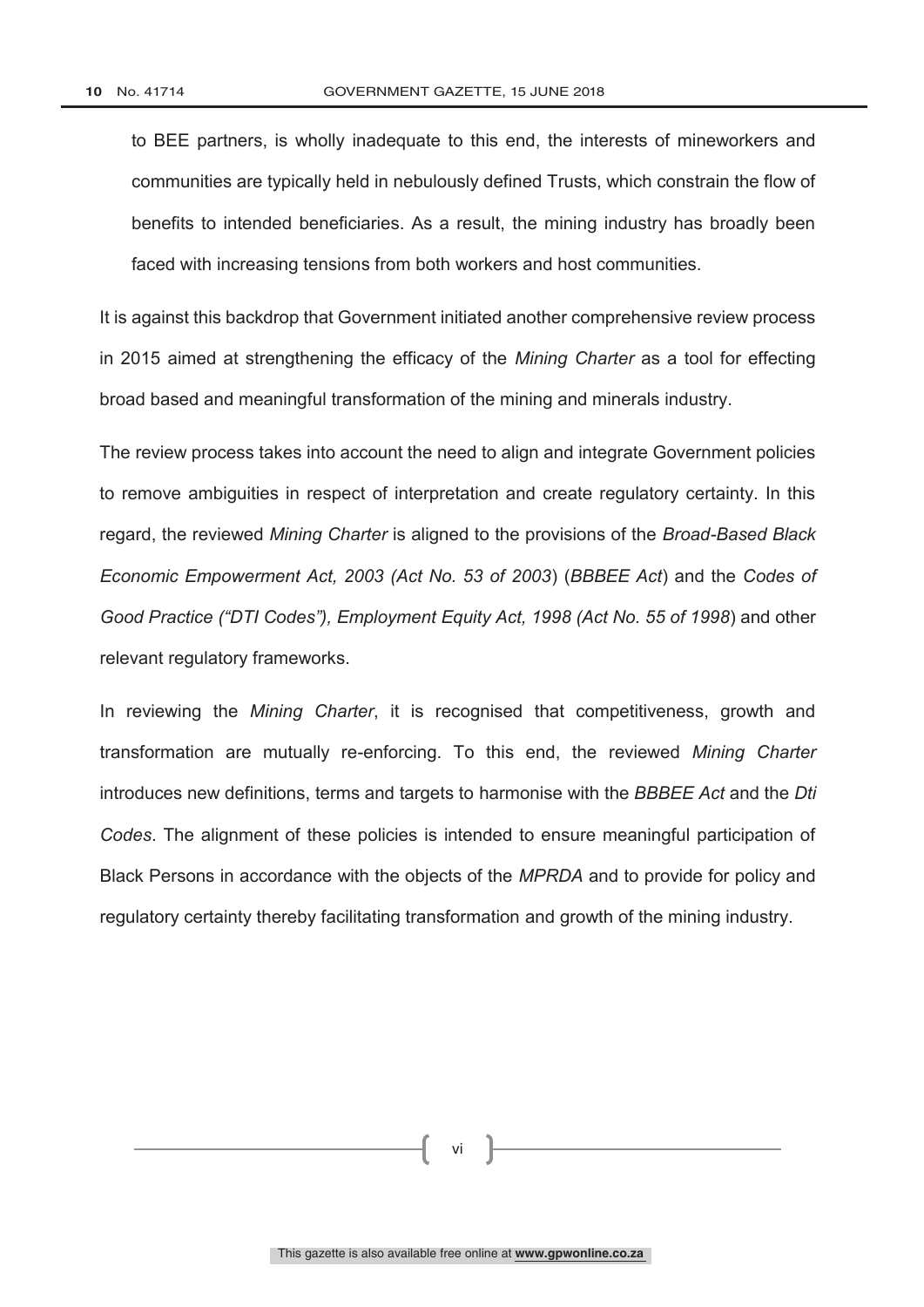### **VISION**

To facilitate sustainable transformation, growth and development of the mining industry.

### **MISSION**

To give effect to *section 100 (2) (a) of the MPRDA*, *section 9* of the *Constitution* and harmonise Government's transformation policies.

vii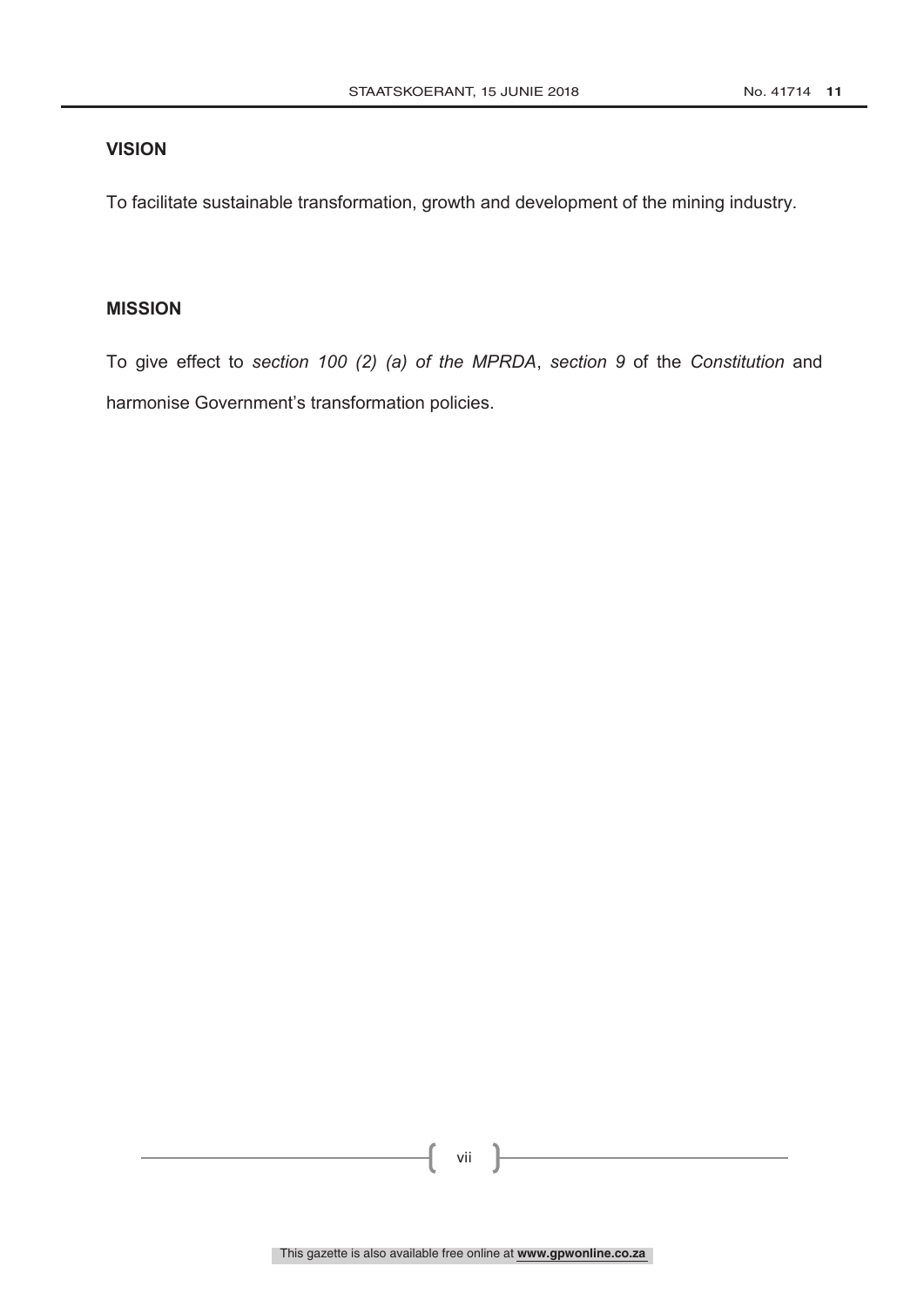#### **DEFINITIONS**

This section defines terms and concepts which are used in the Mining Charter.

**"BBBEE Act"** means Broad-Based Black Economic Empowerment Act 2003 (Act No. 53 of 2003);

**"BEE Entrepreneur"** refers to Black enterprises that are at least 51% owned by black persons in which Black persons hold at least 51% of exercisable voting rights and 51% of economic interest or an organ of State excluding mandated investments;

"**BEE shareholding"** refers to host community, qualifying employees' and BEE entrepreneurs' shareholding;

"**Beneficiation"** for purposes of the Mining Charter beneficiation means the transformation, value addition or downstream beneficiation of a mineral or mineral product (or a combination of minerals) to a higher value product, over baselines to be determined by the Minister, which can either be consumed locally or exported;

**"BEE compliant company"** means a company with a minimum B-BBEE level 4 status in terms of the BBBEE Codes of Good Practice and minimum 26% black ownership;

**"Black Persons"** is a generic term which means Africans, Coloureds and Indians-

- (a) Who are citizens of the Republic of South Africa by birth or descent; or
- (b) Who became citizens of the Republic of South Africa by naturalisation before 27 April 1994;
- (c) a juristic person which-

viii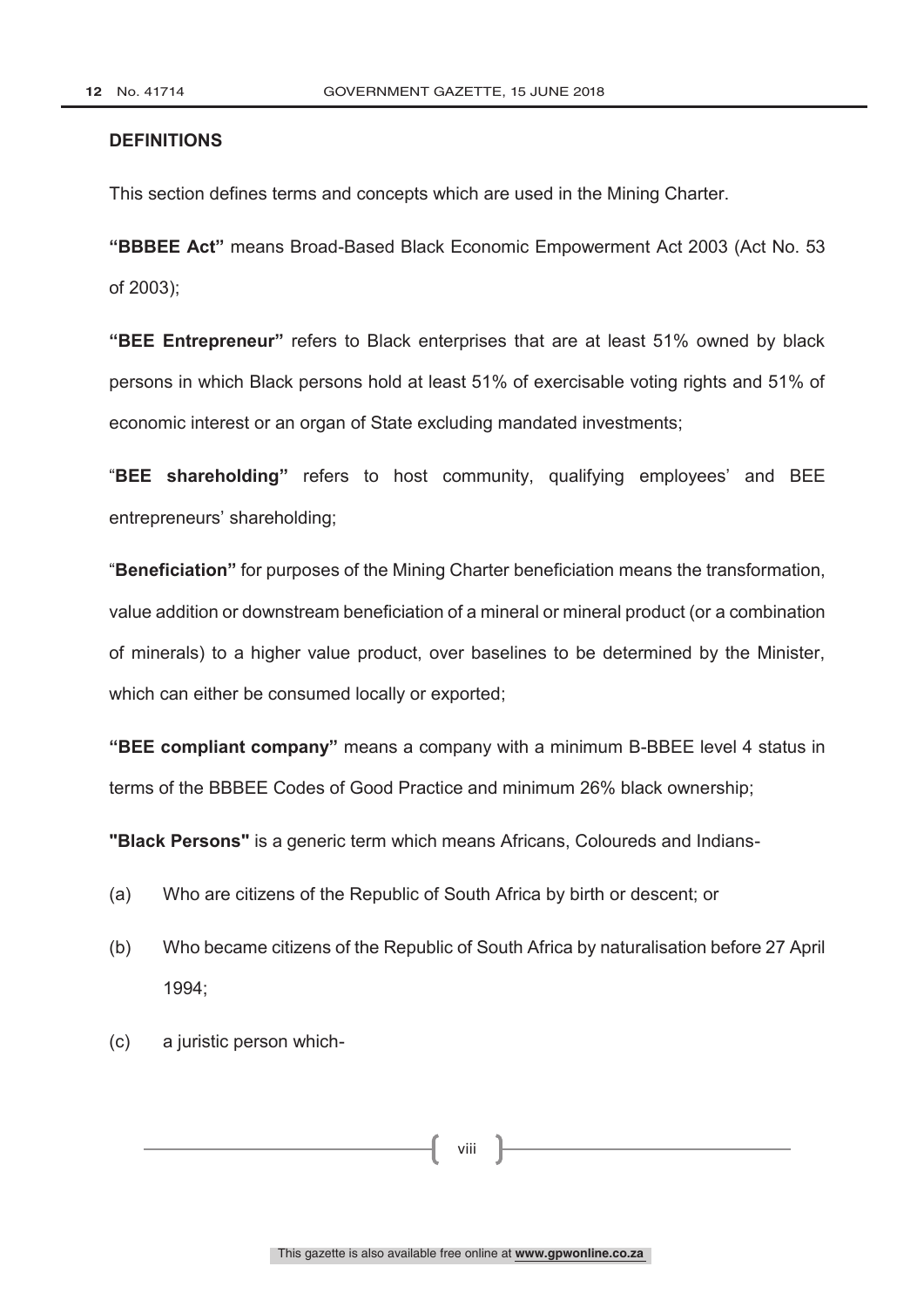(i) is managed and controlled by a person contemplated in paragraph (a) and (b) and the persons collectively or as a group own and control majority of the issued share capital or members' interest, and are able to control the majority of the members' vote;

**"Core and critical skills"** refers to science, technology, engineering and mathematical skills across organisational levels within both production and operational part of a mining company;

**"Demographics"** means the numerical characteristics of a national and/or provincial population (e.g. population size, age, structure, gender, race, etc.);

**"Economic Interest"** means the entitlement of BEE shareholders to dividends, capital gains and other economic rights of a shareholder;

**"Effective ownership"** means the meaningful participation of Black persons in the unencumbered net value ownership, voting rights, economic interest and management control of mining operations;

**"Existing right holder"** refers to a holder of a mining right granted prior to the coming into operation of the Mining Charter, 2018;

**"Foreign supplier"** means a foreign controlled or registered company, supplying the South African mining industry with mining goods or services which does not have at least level 4 status in terms of the BBBEE Codes of Good Practice and 26% Black ownership;

"**Historical BEE Transactions**" refers to BEE Transactions concluded prior to the coming into operation of the Mining Charter, 2018;

ix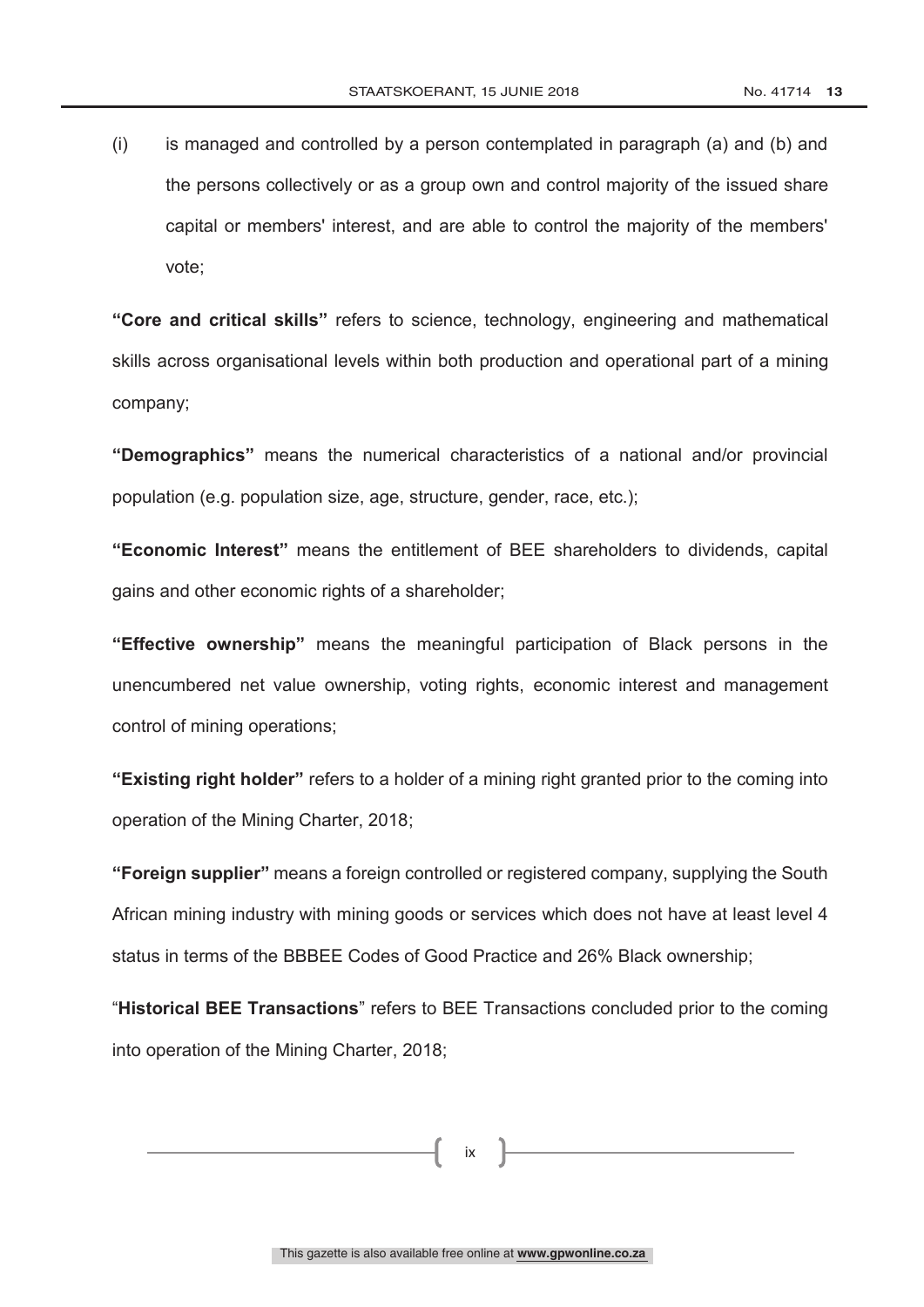**"Host community"** refers to a community/ies in the local, district, metropolitan municipality or traditional authority within which the mining area as defined in the MPRDA is located;

**"Integrated producers"** refers to a right holder that beneficiates minerals mined by such right holder as part of its business activities;

**"Labour sending areas"** refers to an area from which a right holder sources majority of its current or historical South African employees;

**"Leviable amount "**is as defined in the Skills Development Levy Act, 1999 (Act No. 9 of 1999);

**"Meaningful economic participation"** refers to the following key attributes:

- (a) Clearly identifiable partners in the form of BEE entrepreneurs, host communities and qualifying employees;
- (b) A percentage of unencumbered net value based upon the time graduation factor which has accrued to BEE shareholders;
- (c) A percentage of dividends declared, or other monetary distributions or trickle dividends paid to BEE shareholders, subject to the provisions of relevant legislation;
- (d) BEE shareholders with vested interest can leverage equity in proportion to such vested interest over the life of the transaction to reinvest in other mining projects; and
- (e) BEE shareholders with full shareholder rights entitling them to full participation at annual general meetings, exercising of voting rights in all aspects including but not limited to trading and marketing of the commodity herein affected and anything incidental thereto regardless of the legal form of the instrument used.

x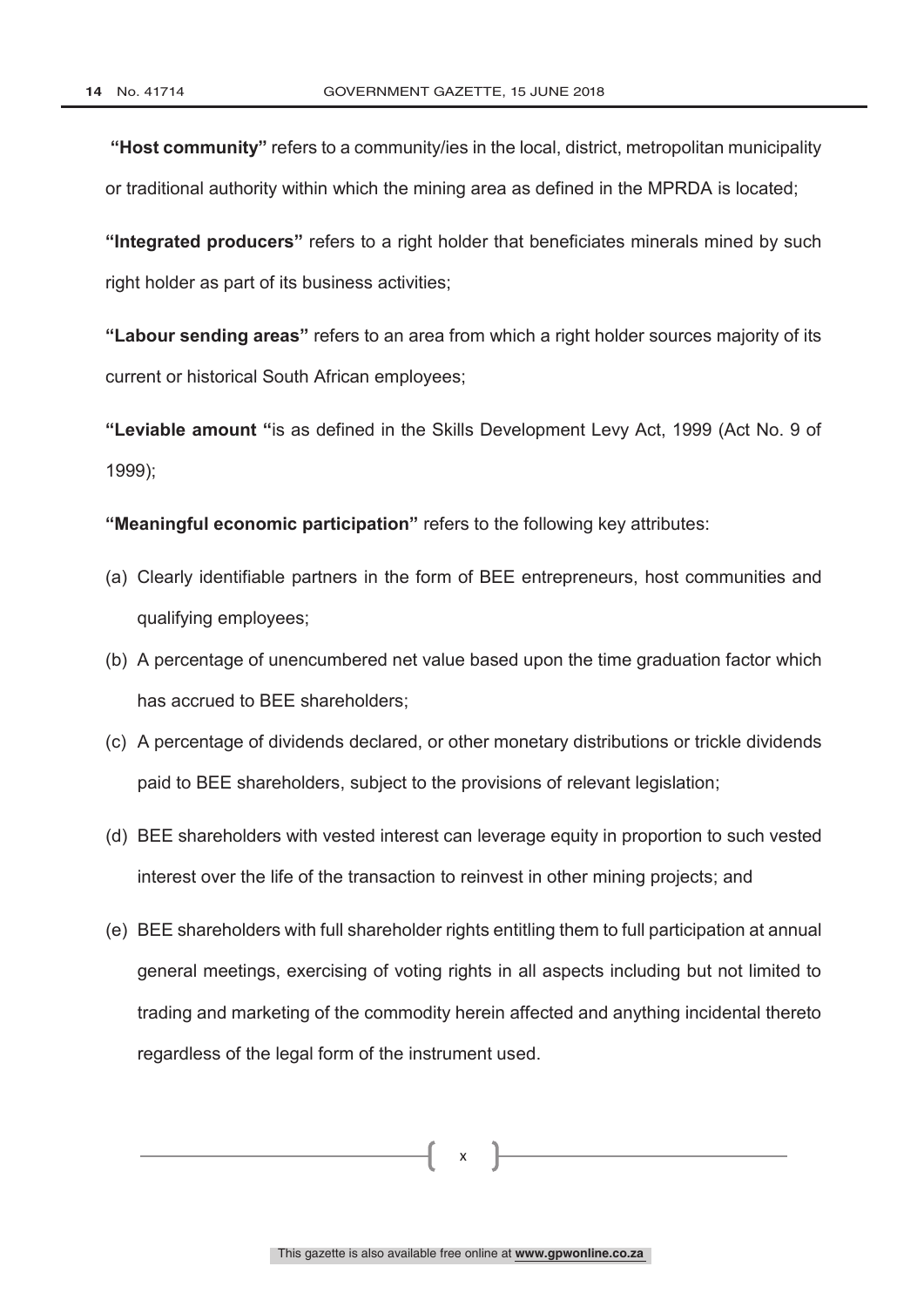**"Mining Charter"** means the Broad-Based Socio-Economic Empowerment Charter for the Mining and Mineral Industry developed in terms of section 100 of the Mineral and Petroleum Resources Development Act, 2002 (Act No. 28 of 2002);

**"Mining Goods"** refers to consumable and capital goods used by a right holder or by a contractor on behalf of a right holder;

**"MPRDA"** means the Mineral and Petroleum Resources Development Act, 2002 (Act No. 28 of 2002);

**"Net value"** refers to the value of equity which accrues to black shareholders over a period of time calculated as the difference between the market value of shares held by black shareholders at the measured date, less the amount of loans relating to the acquisition of shares outstanding at the measured date;

**"Pending applications"** refers to applications lodged and accepted prior to the coming into operation of the Mining Charter, 2018;

**"Qualifying employees"** for the purposes of the ownership element refers to employees of a mining company excluding employees who already hold shares in the same company as a condition of their employment agreement except where such condition is a Mining Charter requirement;

**"Right holder"** refers to a holder of a mining right granted in terms of the MPRDA;

**"Services"** refers to services contracted by a right holder, or by a contractor on behalf of a right holder, which includes but not limited to, mining production services, drilling, mineral trading, mineral marketing, legal, shipping, transportation, information technology services,

xi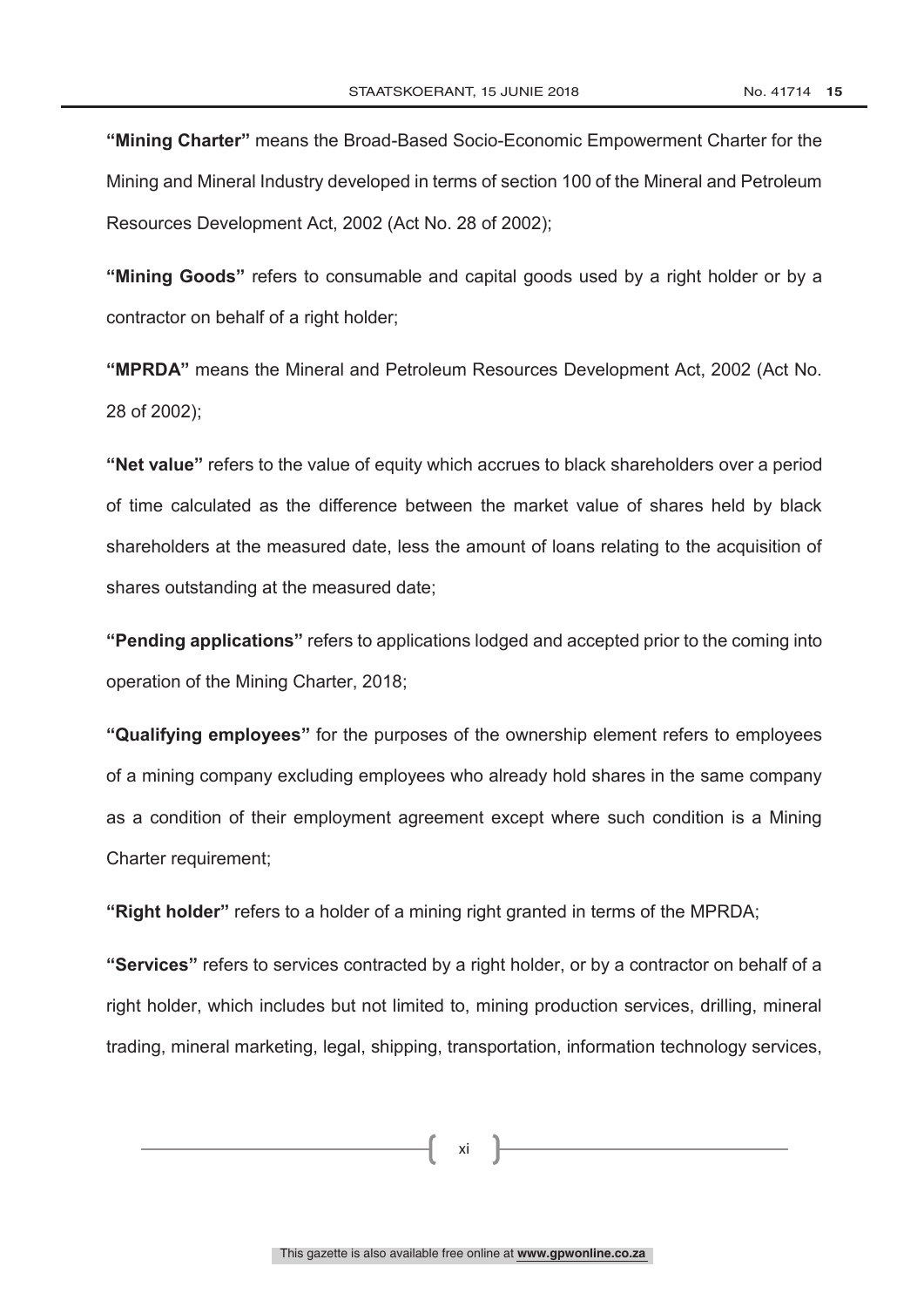security, payroll, finance, medical, consulting, cleaning, insurance and any other services which are supplementary to the mine;

**"Social and Labour Plan"** refers to the Social and Labour Plan contemplated in section 23 of the MPRDA;

**"South African manufactured goods"** refers to goods with a minimum 60% of the value added during the assembly or manufacturing of the product is created in the Republic. The calculation of value added excludes profit mark-up, intangible value such as brand value and overheads;

**"the Republic"** means the Republic of South Africa;

### **"Trickle dividend" -**

(a) In relation to host communities and qualifying employees, it refers to a dividend that has a fixed dividend rate contributed to a trust for host communities and a structure elected by qualifying employees and is redeemable by a right holder when ordinary dividends are declared;

(b) In relation to BEE entrepreneurs, it refers to a dividend with a cash flow to BEE entrepreneurs throughout the term of the investment where a percentage of such cash flow should be used to service the funding of the structure while the remaining amount is paid to BEE entrepreneurs; and

**"Youth"** for the purposes of the *Mining Charter,* refers to young South African citizens between the ages of 18 to 35 years old based on national or provincial demographics.

xii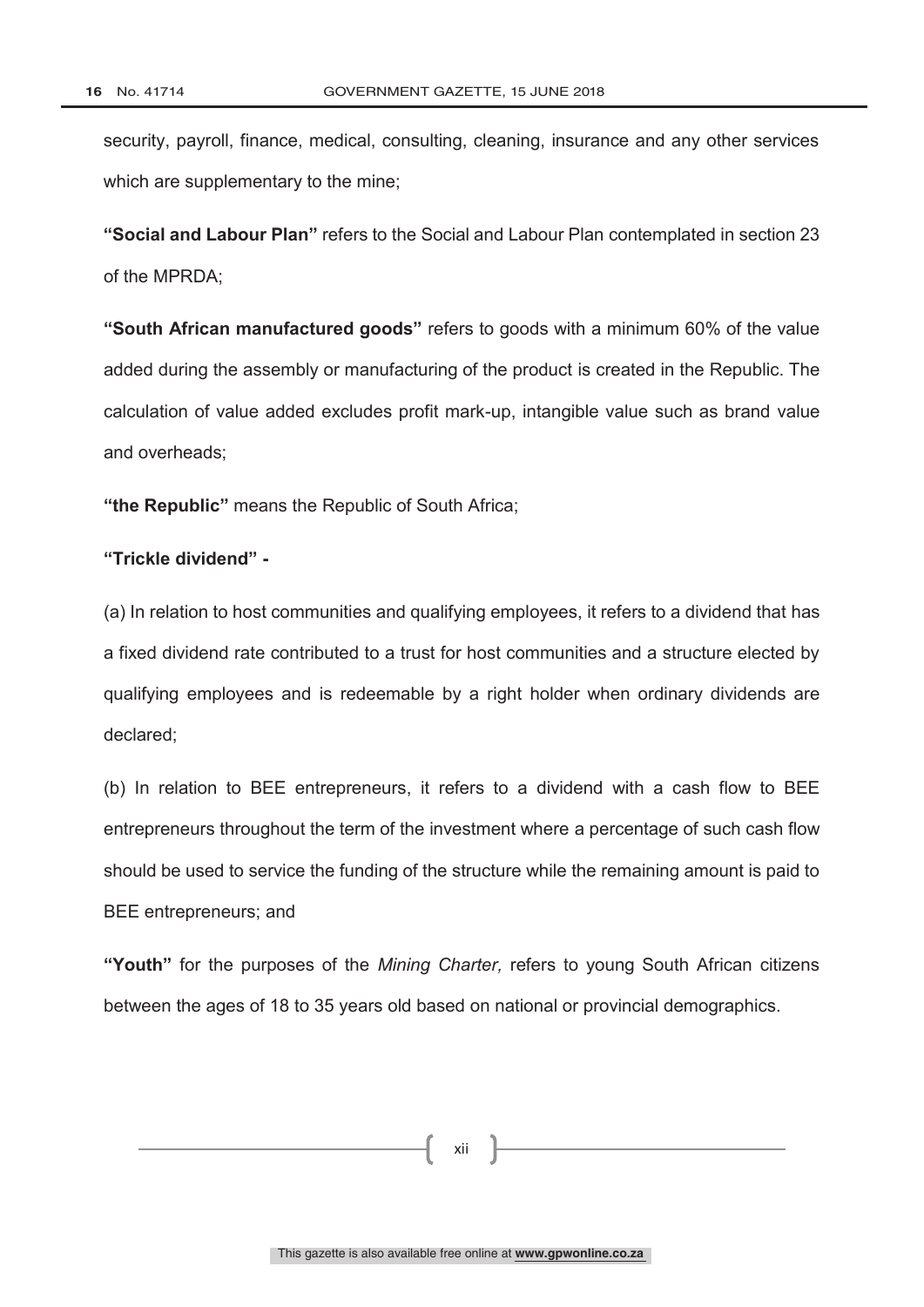#### **1. OBJECTIVES OF MINING CHARTER**

The "*Mining Charter*", is a regulatory government instrument designed to effect mutually symbiotic sustainable growth and broad based and meaningful transformation of the mining industry. The *Mining Charter* seeks to achieve the following objectives:

- (a) Recognise the internationally accepted right of the State to exercise sovereignty over all its mineral resources;
- (b) Deracialise ownership of the mining industry by redressing the imbalances of past injustices;
- (c) Substantially and meaningfully expand opportunities for Black Persons to enter the mining and minerals industry and to benefit from the exploitation of the nation's mineral resources;
- (d) Utilise and expand the existing skills base for the empowerment of Black Persons;
- (e) Advance employment and diversify the workforce to achieve competitiveness of the industry and productivity;
- (f) Enhance the social and economic welfare of mine communities and major labour sending areas in order to achieve social cohesion;
- (g) Promote sustainable development and growth of the mining industry;
- (h) Catalyse growth and development of local mining inputs sector by leveraging the procurement spend of the mining industry; and
- (i) Promote beneficiation of South Africa's mineral commodities.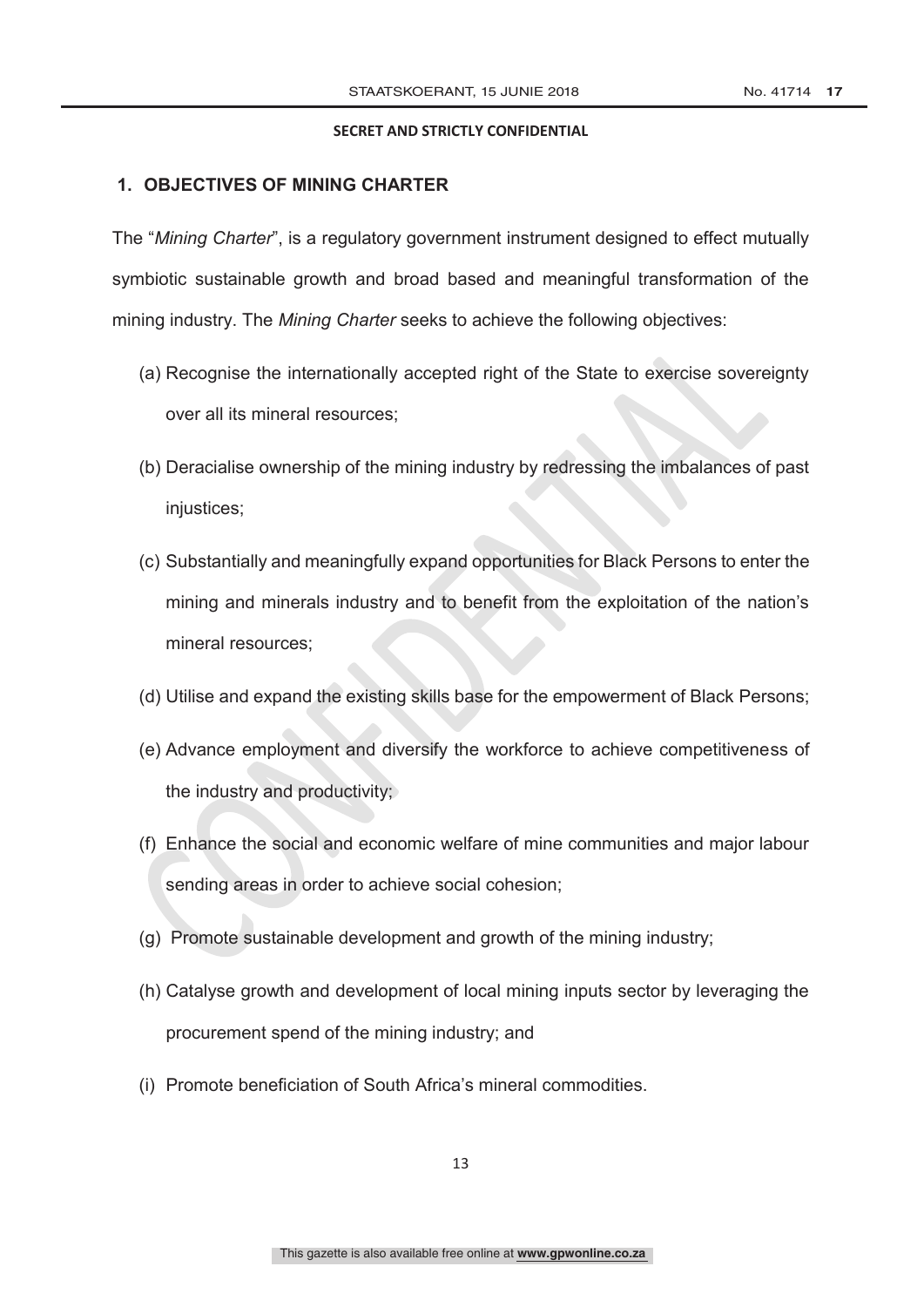### **2. ELEMENTS OF THE MINING CHARTER**

### **2.1 OWNERSHIP**

In order to give effect to meaningful economic participation by and integration of Black Persons into the mainstream economy and to ensure Black Persons' effective ownership of the country's mineral resources, a right holder must comply with the following:

### **2.1.1 EXISTING MINING RIGHTS**

- 2.1.1.1 An existing right holder who achieved and maintained a minimum of 26% BEE shareholding at the date of publication of the Mining Charter, 2018, shall be recognised as compliant and must within a period of 5 (five) years from the date of coming into effect of the said Mining Charter, supplement BEE shareholding to a minimum of 30%.
- 2.1.1.2 An existing right holder who at any stage during the existence of a mining right achieved a minimum of 26% BEE shareholding, and whose BEE partner/s has/ve since exited the BEE transaction shall be recognised as compliant and must within a period of 5 (five) years from the date of coming into operation of the Mining Charter, 2018, supplement their BEE shareholding from 26% to a minimum of 30%.
- 2.1.1.3 The recognition of continuing consequences shall include historical transactions concluded on units of production, share assets including all historical BEE transactions which formed the basis upon which new order mining rights were granted.

14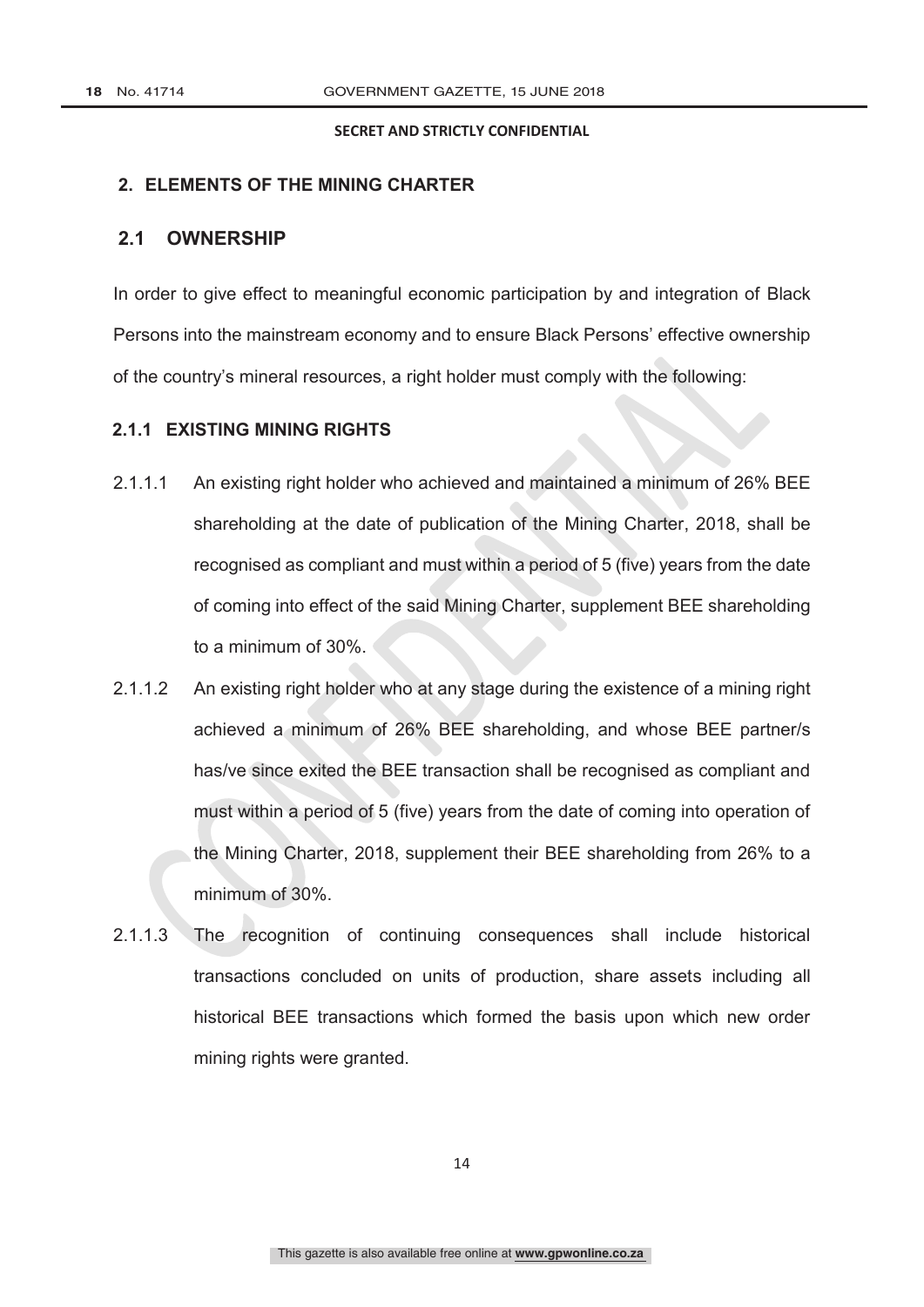- 2.1.1.4 The historical transactions referred to in paragraph 2.1.1.3 above may be at a company or mining right level.
- 2.1.1.5 The recognition of continuing consequences in respect of existing and historical BEE transactions shall not be transferrable and shall lapse upon transfer of such mining right or part thereof.
- 2.1.1.6 The recognition of continuing consequences shall not apply to an application for a new mining right and renewal of a mining right enjoying such recognition.
- 2.1.1.7 An existing right holder who did not achieve a minimum of 26% BEE shareholding by the date of commencement of the *Mining Charter*, 2018, shall not enjoy the recognition of continuing consequences and must be subjected to the MPRDA corrective processes immediately.
- 2.1.1.8 An existing right holder referred to in paragraph 2.1.1.7 must within a period of 5 (five) years from the date of coming into operation of the *Mining Charter*, 2018 supplement BEE shareholding to a minimum of 30% BEE shareholding.

### **2.1.2 PENDING APPLICATIONS**

- 2.1.2.1 A pending application lodged and accepted prior to the coming into operation of the *Mining Charter*, 2018 shall be processed and granted in terms of the requirements of the *Mining Charter*, 2010 with a minimum of 26% Black Person's shareholding.
- 2.1.2.2 A right holder of a mining right contemplated in 2.1.2.1 must within a period of 5 (five) years from the effective date of such mining right supplement BEE shareholding to a minimum of 30%.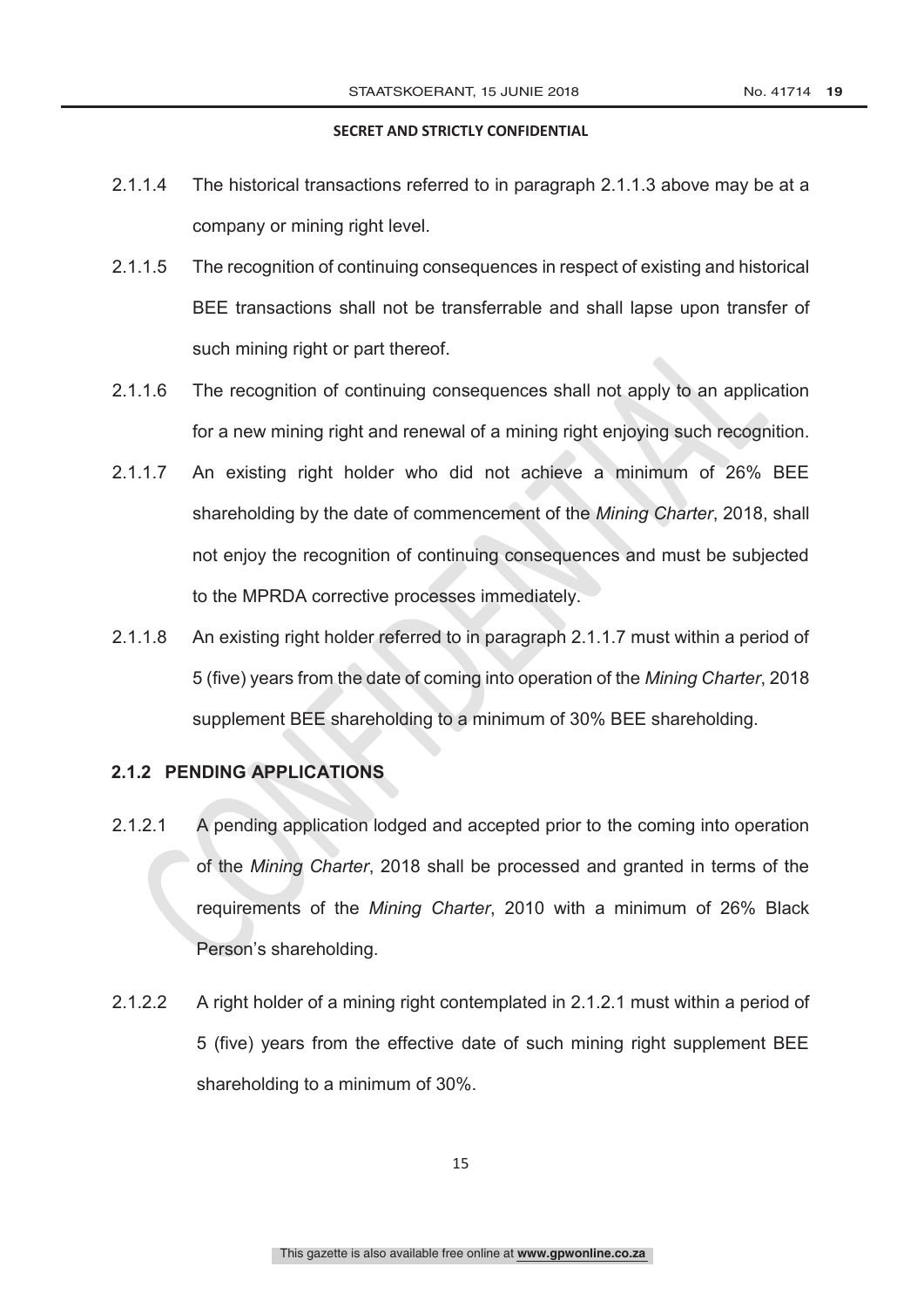### **2.1.3 NEW MINING RIGHTS**

- 2.1.3.1 A new mining right must have a minimum of 30% BEE shareholding which shall include economic interest plus corresponding percentage of voting rights, per mining right or in the mining company which holds a mining right.
- 2.1.3.2 A minimum of 30% BEE shareholding must be distributed in the following manner:
	- (i) A minimum of 8% of which 5% is non-transferable free carried interest to qualifying employees within a period of five (5) years from the effective date of a mining right.
	- (ii) A minimum of 8% of which 5% is non-transferable free carried interest to host communities (in the form of a community trust as prescribed) within 5 years from the effective date of a mining right.
	- (iii) A minimum of 14% shares to a BEE entrepreneur.
- 2.1.3.3 A right holder shall pay a trickle dividend equal to a minimum of 1% of Earnings Before Interest, Taxes, Depreciation and Amortisation (EBITDA) from the sixth year of a mining right to qualifying employees and host communities respectively, until dividends are declared;
- 2.1.3.4 The annual 1% of EBITDA payment referred to in paragraph 2.1.3.3 shall be payable to qualifying employees and host communities at any point within a period of twelve (12) months where dividends are not declared;
- 2.1.3.5 Host communities and qualifying employees shall have representation on the board or advisory committee of a right holder.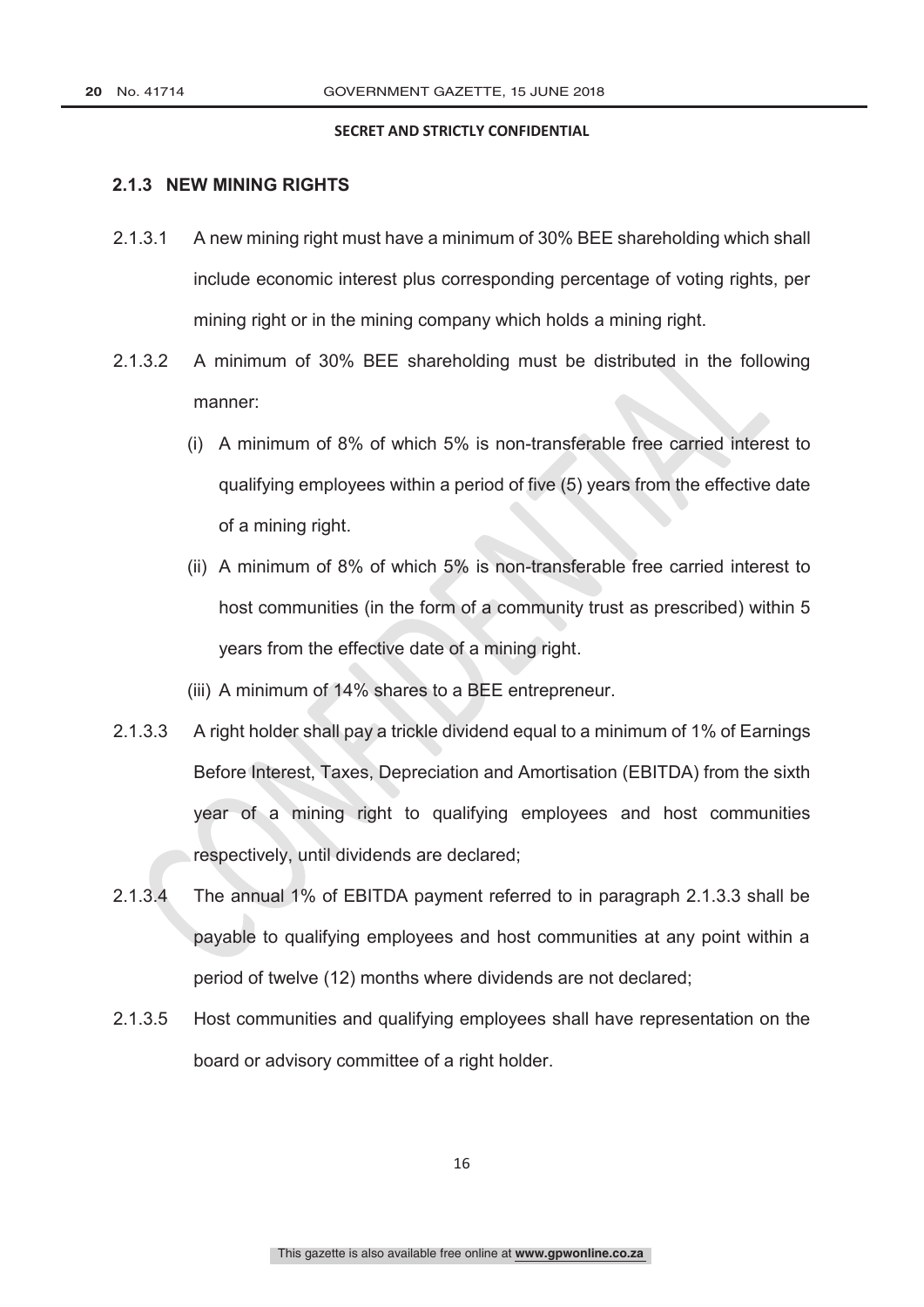- 2.1.3.6 Where a BEE entrepreneur's shareholding is disposed, a right holder's empowerment credentials shall be recognised for the duration of the mining right, provided that:
	- (i) A right holder is compliant with the requirements of this element at the time of disposal;
	- (ii) The BEE entrepreneur's partner must have held the empowerment shares for a minimum period equivalent to a third of the duration of the mining right and unencumbered net value must have been realised; and
	- (iii) The recognition of empowerment credentials shall only be applicable to measured effective ownership which has vested to a BEE entrepreneur.
- 2.1.3.7 The BEE entrepreneur must, subject to paragraph 2.1.3.4, re-invest a minimum of 40% of the proceeds from the disposed equity in the mining industry.
- 2.1.3.8 The prescribed board and executive/top management targets under employment equity element must include black shareholders in line with the MPRDA's objective for black person's active participation in the management and control of the mining industry.
- 2.1.3.9 The BEE entrepreneur shareholding shall vest in the following manner:
	- (a) 15% in the first quarter of the duration of a mining right;
	- (b) 50% in the second quarter of the duration of a mining right;
	- (c) 70% in the third quarter of the duration of a mining right; and
	- (d) 100% by the end of the last quarter of the duration of a mining right.

The prescribed minimum 30% target shall apply for the duration of a mining right.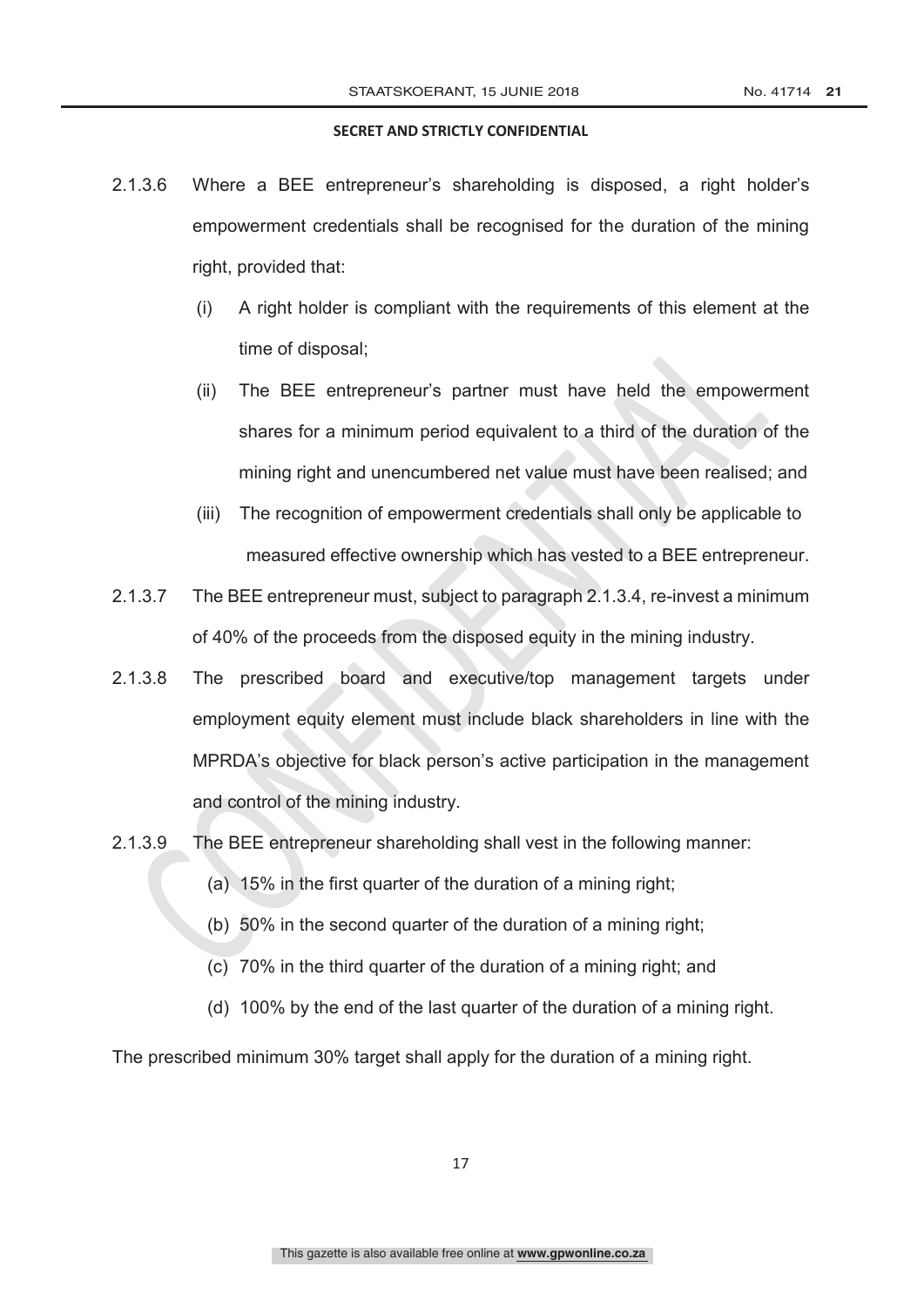### **2.1.4 EQUITY EQUIVALENCE AGAINST THE OWNERSHIP TARGET**

South Africa adopted a strategy on mineral beneficiation to give effect to the National Industrial Policy Framework. To this end, this element makes the following provisions for an equity equivalent mechanism in lieu of BEE entrepreneur shareholding as follows:

- a) A right holder may claim the equity equivalent mechanism against a maximum of 11 percentage points of BEE shareholding.
- b) Equity Equivalent may only be claimed against a portion of BEE entrepreneur shareholding.
- c) A right holder must submit an Equity Equivalent Plan to the Department for approval as outlined in the *Mining Charter* implementation guidelines.
- d) The following activities undertaken by a right holder will entitle the right holder to apply for equity equivalent credits:
	- i. Mineral ore or mineral products supplied to independent local beneficiation entities at a discount to the mine gate price.
	- ii. Portion of an integrated producer's production that is beneficiated.
	- iii. Mineral ore supplied to black owned beneficiation entities at a discount to the mine gate price.
	- iv. Investments in locally based mineral beneficiation entities.
	- v. Any other existent beneficiation related activities undertaken or investment made since 2004.
- e) A right holder must submit a progress report against the approved equity equivalent plan to the Department at the end of each calendar year.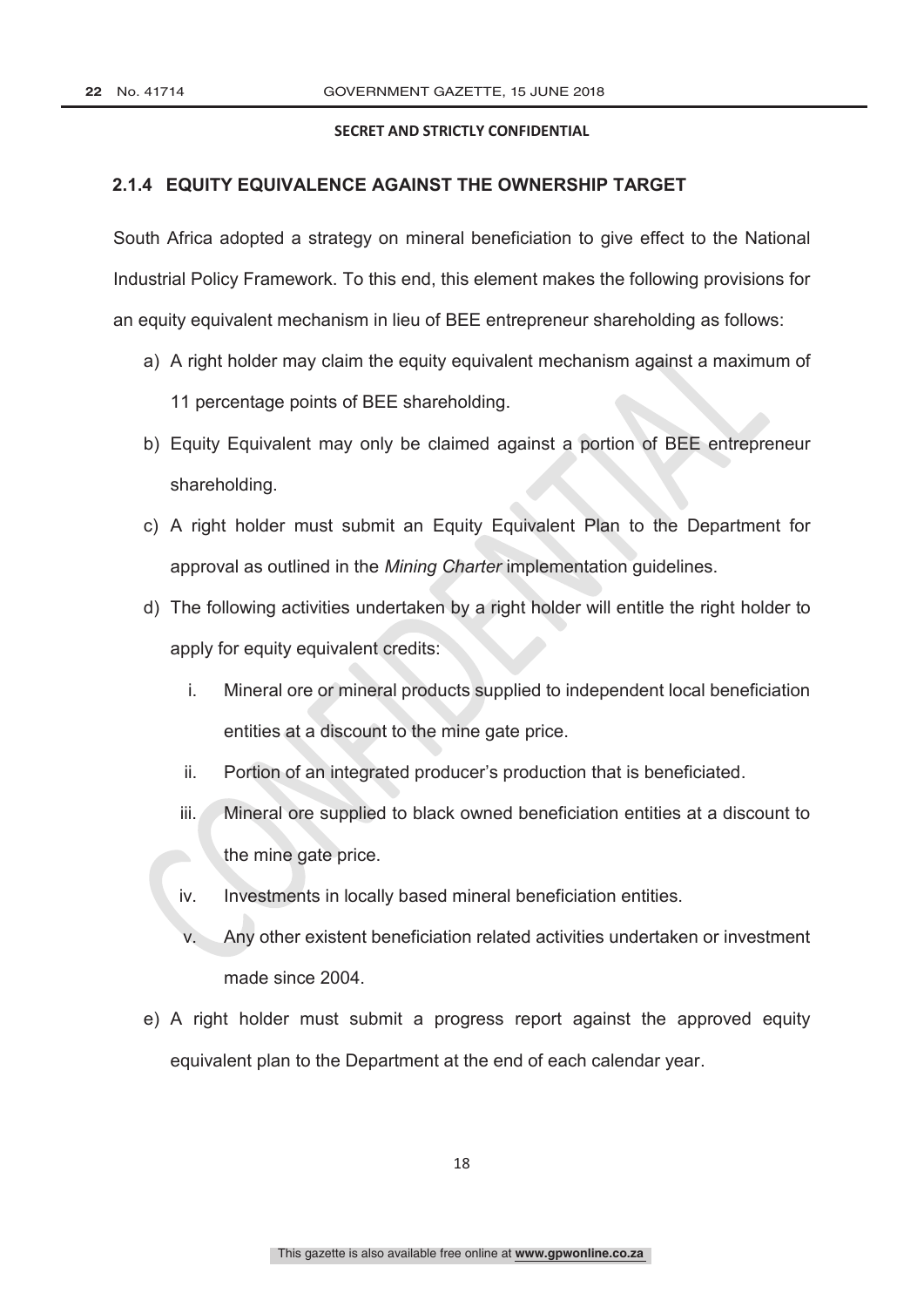## **2.2 INCLUSIVE PROCUREMENT, SUPPLIER AND ENTERPRISE DEVELOPMENT**

Procurement of South African manufactured goods and services presents opportunities to expand economic growth that allows for the creation of decent jobs and widens scope for market access of South African goods and services. A right holder is required to promote economic growth through the development or nurturing of small medium and micro enterprises and suppliers of mining goods and services to the mining industry and other sectors of the economy. To achieve this, a right holder must identify all goods and services that will be required in its operations and ensure that its procurement policies adhere to the following criteria:

### **2.2.1 MINING GOODS**

A minimum of 70% of total mining goods procurement spend must be on South African manufactured goods. The above mentioned 70% of the total mining goods procurement spend shall be apportioned in the following manner:

- (a) 21% of total mining goods procurement budget must be spent on South African manufactured goods by Black entrepreneurs;
- (b) 5% of total mining goods procurement budget must be spent on South African manufactured goods by BEE women entrepreneurs or 51% youth owned and controlled enterprises; and
- (c) 44% of total mining goods procurement budget must be spent on South African manufactured goods by BEE compliant company.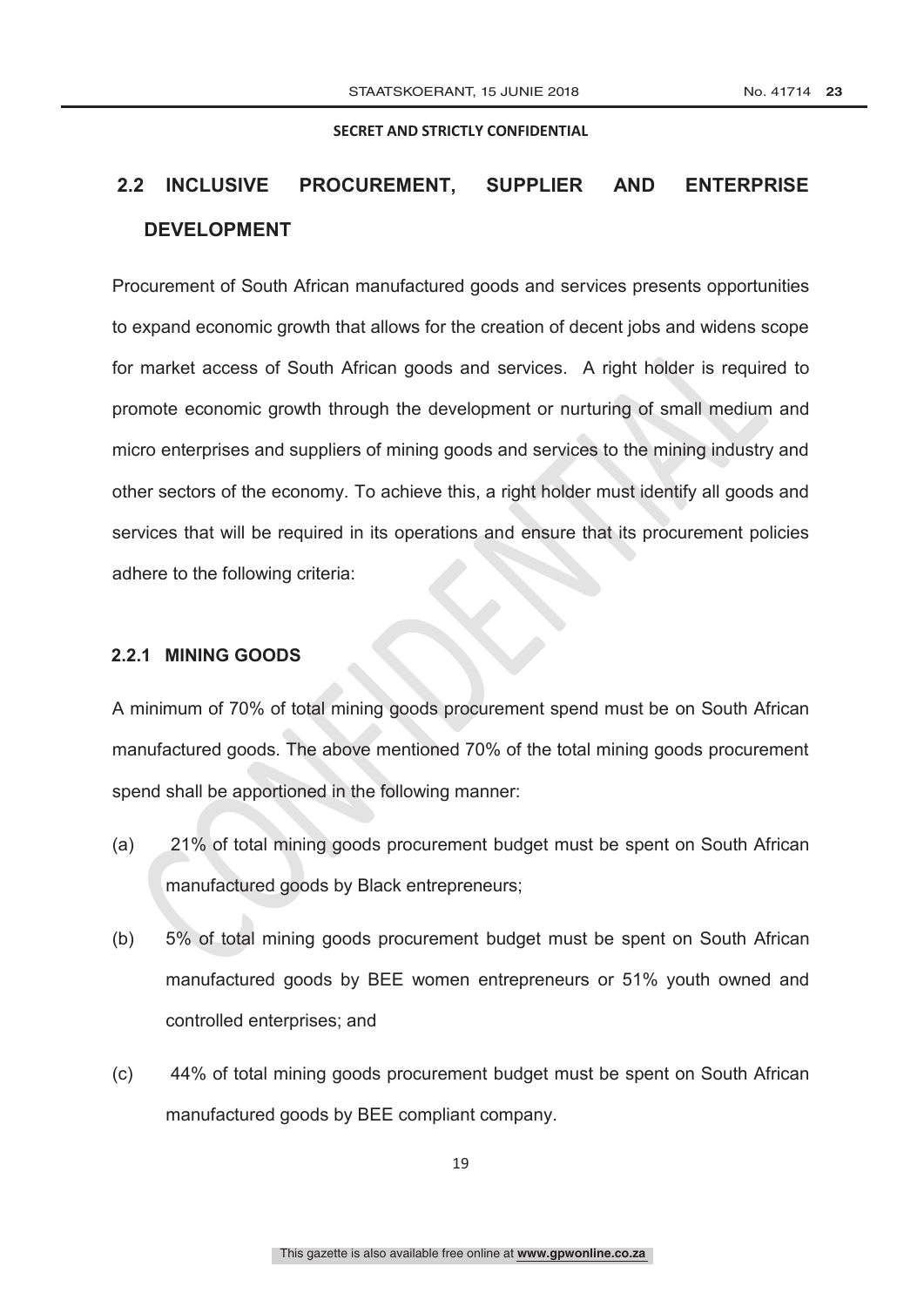### **2.2.2 SERVICES**

A minimum of 80% of the total spend on services (excluding non-discretionary expenditure) must be sourced from South African companies. The above mentioned 80% of the total services procurement spend shall be apportioned in the following manner:

- (a) 60% of the total services budget must be spent on BEE entrepreneurs;
- (b) 10%of total services budget must be spent on BEE women entrepreneurs with or 51% youth owned and controlled enterprises; and
- (c) 10% of total services budget must be spent on a BEE compliant company.

The above-mentioned procurement targets must be complied with within a period of five (5) years as outlined in the transitional arrangements.

A right holder must ensure that the terms and conditions offered to BEE entrepreneurs including BEE women entrepreneurs or youth owned enterprises are not less favourable than those offered to other suppliers.

All procurement expenditure reported must be the actual expenditure incurred by a right holder.

### **2.2.3 VERIFICATION OF LOCAL CONTENT**

A right holder shall submit an annual Mining Charter report and provide proof of local content for mining goods in the form of certification from the South African Bureau of Standards (SABS) or any other entity designated by the Minister.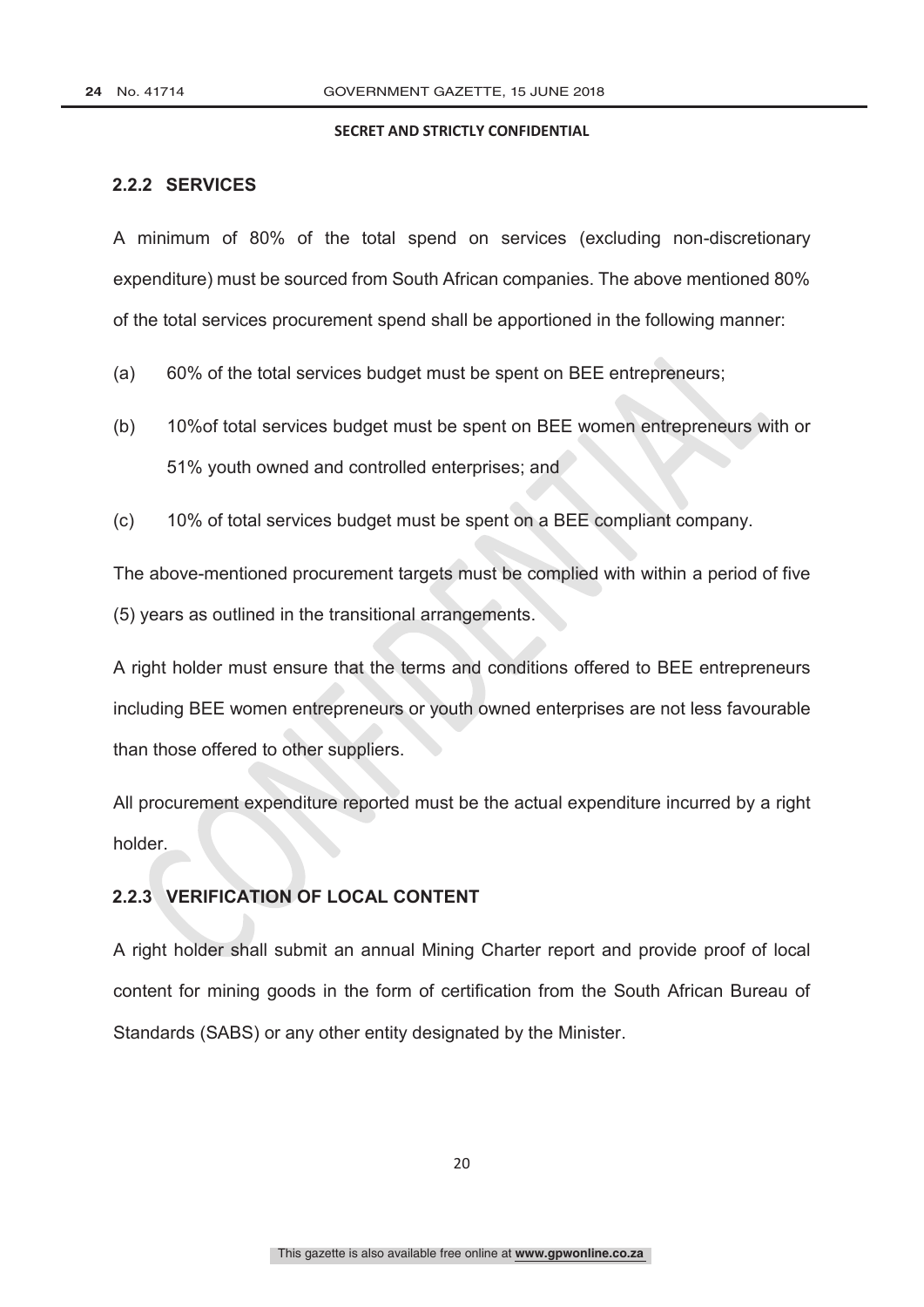### **2.2.4 ENTERPRISE AND SUPPLIER DEVELOPMENT**

The purpose for implementation of supplier and enterprise development is to strengthen local procurement, enhance the ease and cost competitiveness of sourcing mining goods and services and build South Africa's industrial base in critical sectors of production and value addition.

A right holder may invest in enterprise and supplier development against which it may offset its procurement element obligations as follows:

### **2.2.4.1 MINING GOODS**

(a) Up to 5 % of the total procurement budget on mining goods may be offset using supplier development.

### **2.2.4.2 SERVICES**

- (a) Up to 10% of the total procurement budget on services (excluding non-discretionary expenditure) may be offset using supplier and enterprise development.
- 2.2.4.3 Percentages referred to in 2.2.4.1 and 2.2.4.2 must be implemented as follows:
	- (a) Supplier and Enterprise Development must only be invested on BEE entrepreneurs with a turnover of less than R50 million per annum;
	- (b) Investment on Supplier Development may not be claimed as expenditure on Enterprise Development;
	- (c) There must be a written agreement between a right holder and the recipient Supplier or Enterprise Development; and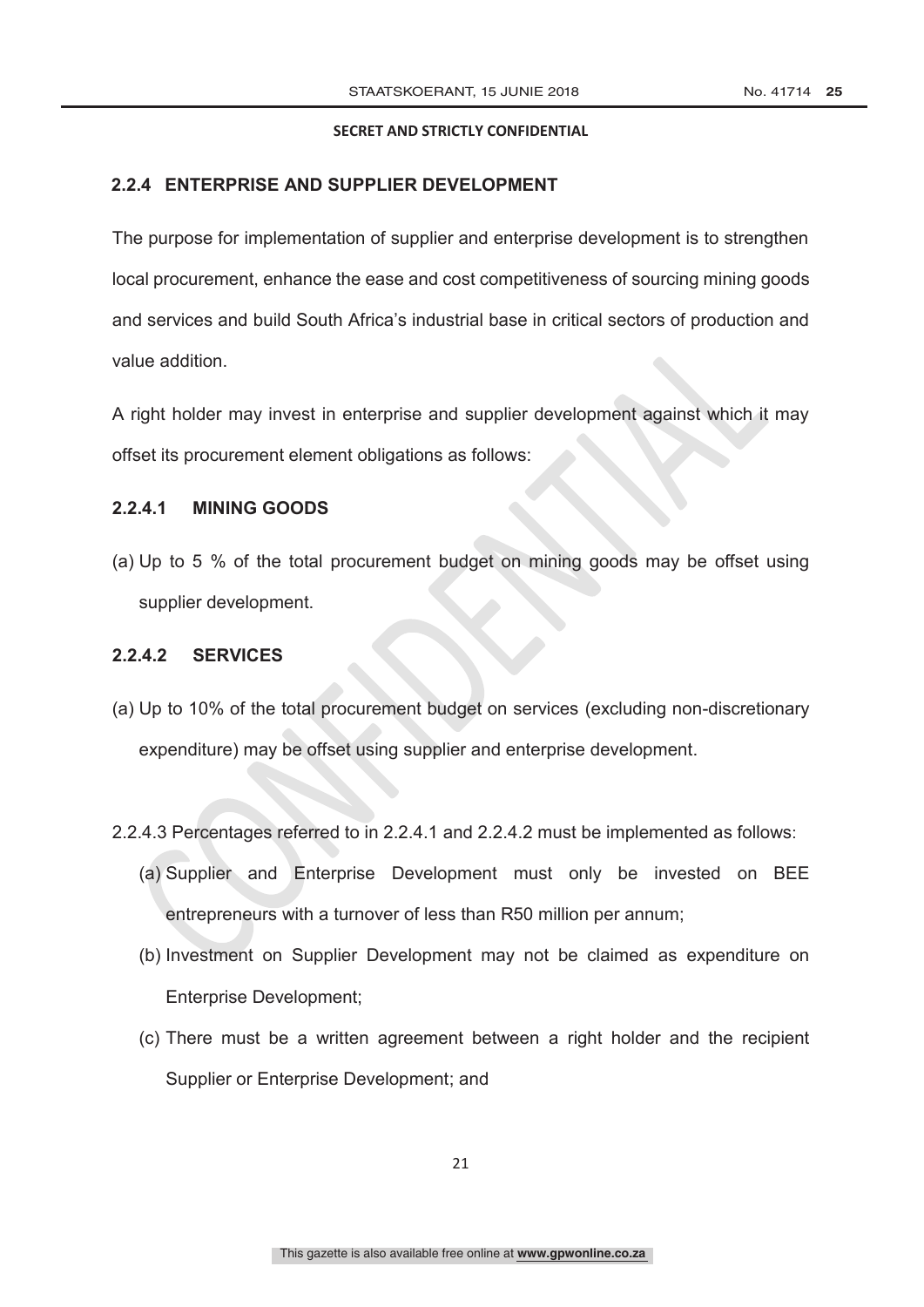(d) The contract between a right holder and the recipient supplier must be a minimum of 5 years.

### **2.2.5 RESEARCH AND DEVELOPMENT**

A right holder must spend a minimum of 70% of its total research and development budget on South African based research and development entities. A minimum 50% of the 70% indicated above must be spent at South African Public Academic Institutions or Science Councils.

### **2.2.6 PROCESSING OF SAMPLES**

- (a) A right holder must utilise South African based companies for the analysis of 100% of all mineral samples across the mining value chain, except in cases where samples are analysed for calibration of local laboratories.
- (b) A right holder may not conduct sample analysis using foreign based facilities or companies without the prior written consent of the Minister as prescribed in the *Mining Charter* implementation guideline.

### **2.2.7 CONTRIBUTION BY FOREIGN SUPPLIERS**

A Foreign Supplier must contribute a minimum of 0,5% of its annual turnover generated from local mining company/ies towards development of suppliers to be directed to the Mandela Mining Precinct for research purposes.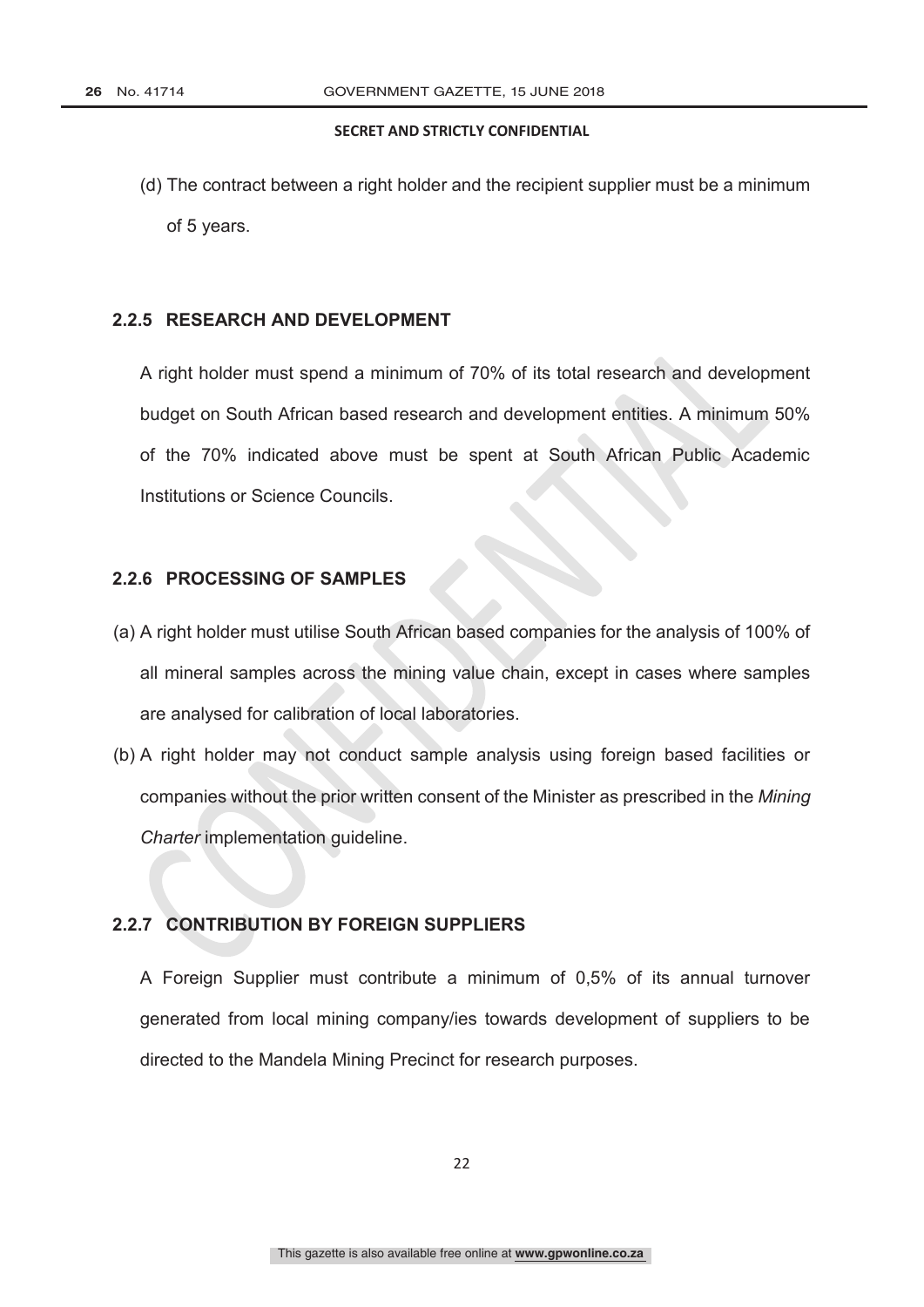### **2.2.8 SUBMISSION OF DATA**

A right holder must submit data on its annual purchases as prescribed in the implementation guidelines, using a common product classification system, to the Department.

### **2.3 HUMAN RESOURCE DEVELOPMENT**

The mining industry is knowledge based and thus hinges on Human Resource Development, constituting an integral part of social transformation at workplace and sustainable growth. It is therefore the objective of the Mining Charter to produce a skilled, trained and diverse workforce that meets the demands of a modern mining industry, develop skills that enhance productivity of the workforce and improve the employment prospects of persons previously disadvantaged by unfair discrimination and development of entrepreneurial skills that not only improve the livelihoods in our society, but also create mining-led local and regional economic diversification.

In this regard, a right holder must invest 5% of the leviable amount (excluding the mandatory statutory skills levy) on essential skills development. To achieve this objective, a right holder must invest the 5% in the following manner:

(a) Invest 3.5% of the leviable amount on essential skills development activities such as science, technology, engineering, mathematics skills as well as artisans, bursaries, literacy and numeracy skills for employees and non-employees (community members);

23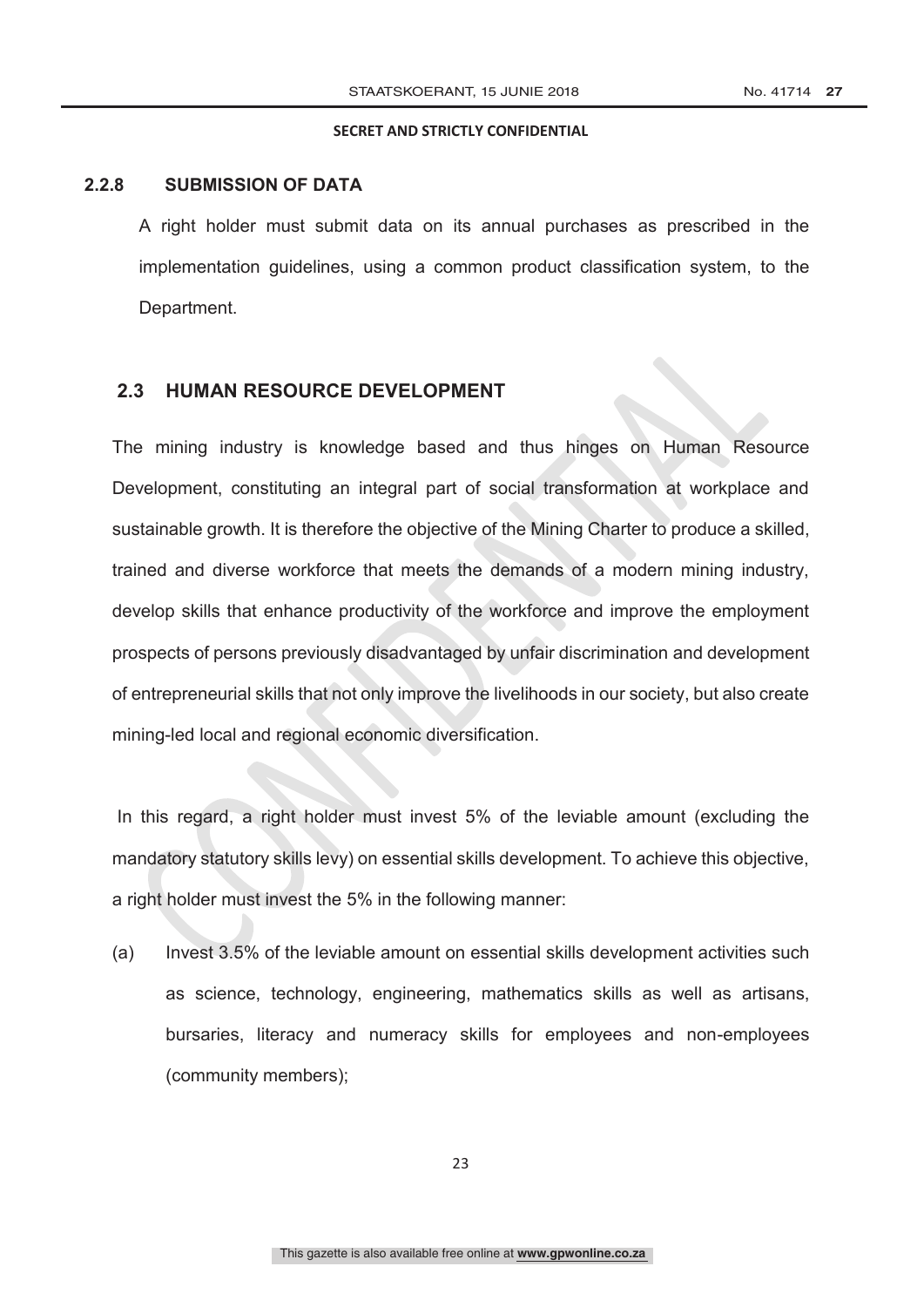- (b) Invest 1.5% of the leviable amount towards South African Public Academic Institutions, Science Councils or research entities for the development of solutions in exploration, mining, processing, technology efficiency (energy and water use in mining), beneficiation as well as environmental conservation and rehabilitation;
- (c) Research and Development expenditure contemplated in paragraph (b) above must qualify for the R&D Tax Allowance (Income Tax Act, Section 11D); and
- (d) The skilling and research investment referred to in paragraph (a) and (b) respectively must be apportioned in proportion with national or provincial demographics.

### **2.4 EMPLOYMENT EQUITY**

The purpose of this element is to achieve equity in the workplace by promoting equal opportunity and fair treatment in employment through elimination of unfair discrimination; and implementing affirmative action measures to redress disadvantages in the workplace experienced by designated groups, in order to ensure their equitable representation in all occupational levels of the workforce.

In order to be consistent with the *Employment Equity Act*, workplace diversity and equitable representation at all levels are catalysts for social cohesion, transformation and competitiveness of the mining industry. In order to create a conducive environment to ensure diversity as well as participation of Black Persons at all decision-making positions and core occupational categories in the mining industry, a right holder must achieve a minimum threshold of Black Persons which is reflective of the provincial or national demographics as follows: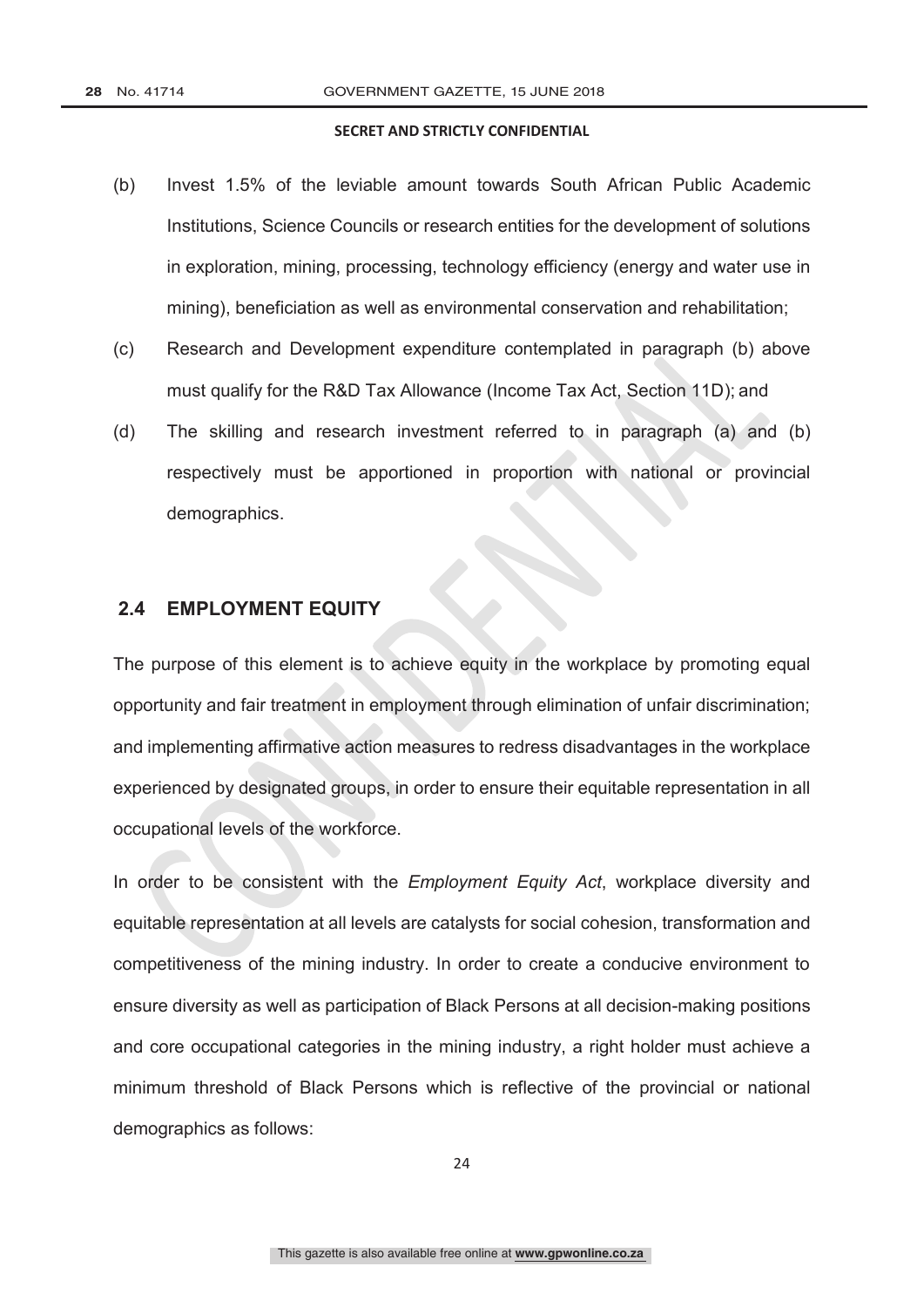### **2.4.1 BOARD**

A minimum of 50% Black Persons with exercisable voting rights proportionally represented, 20% of which must be black women.

### **2.4.2 EXECUTIVE/TOP MANAGEMENT**

A minimum of 50% Black Persons at the executive directors' level as a percentage of all executive directors proportionally represented, 15% of which must be black women.

#### **2.4.3 SENIOR MANAGEMENT**

A minimum of 50% Black Persons in Senior Management proportionally represented, 15% of which must be black women.

### **2.4.4 MIDDLE MANAGEMENT**

A minimum of 60% of Black Persons in Middle Management proportionally represented, 20% of which must be black women.

### **2.4.5 JUNIOR MANAGEMENT**

A minimum of 70% Black Persons in Junior Management proportionally represented, 25% of which must be black women.

### **2.4.6 EMPLOYEES WITH DISABILITIES**

A minimum of 1.5% employees with disabilities as a percentage of all employees, reflective of national or provincial demographics.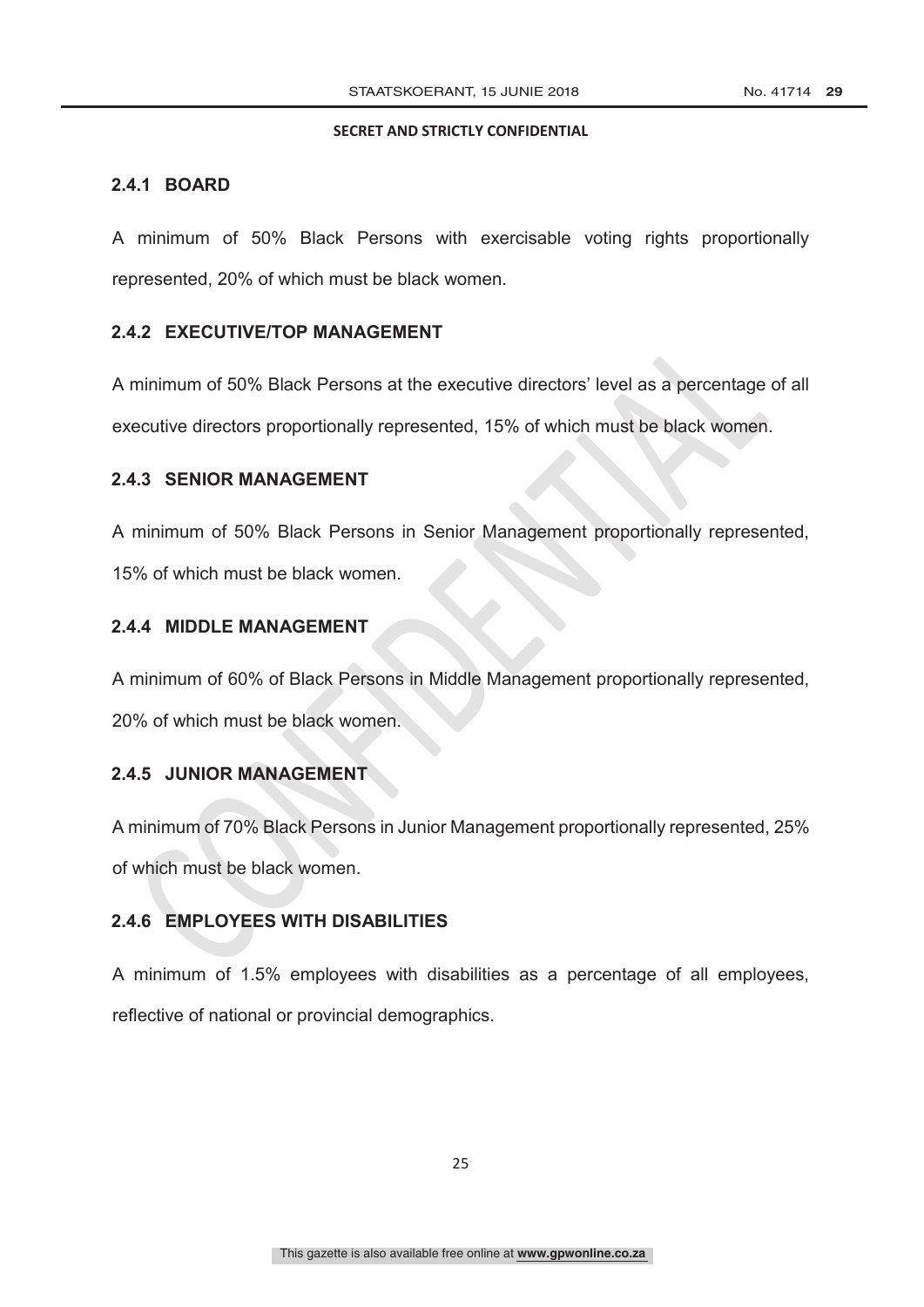### **2.4.7 CORE AND CRITICAL SKILLS**

A right holder must ensure that a minimum of 60% Black Persons are represented in the right holder's core and critical skills by diversifying its existing pools. Core and critical skills must include science, technology, engineering and mathematical skills representation across all organisational levels. To achieve this, a right holder must:

- (a) Identify and implement its existing pools in line with the approved Social and Labour Plan.
- (b) The abovementioned implementation must be reflective of demographics.

### **Career progression (aligned with Social and Labour Plan)**

A right holder must develop and implement a career progression plan consistent with the demographics of the country by providing the following:

- (a) Career development matrices of each discipline (inclusive of minimum entry requirements and timeframes);
- (b) Develop individual development plans for employees;
- (c) Identify a talent pool to be fast tracked in line with the needs; and
- (d) Provide a comprehensive plan with targets, timeframes and how the plan would be implemented.

The above prescribed board and executive/top management targets must include BEE shareholders in line with the *MPRDA'*s and *Mining Charter* objectives for black person's active participation in the management and control of the mining industry. The targets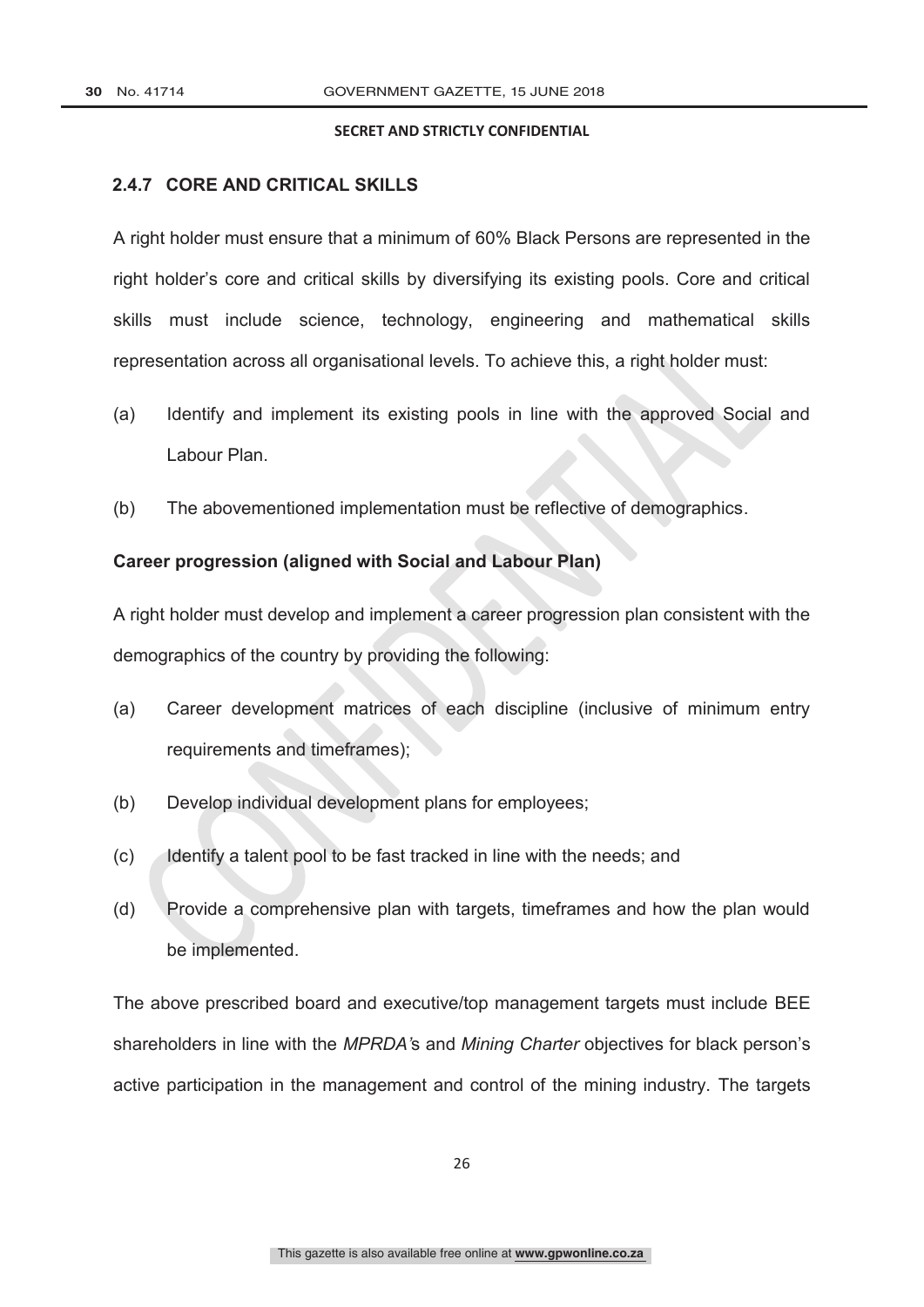indicated under this element may change in order to address employment equity measures.

### **2.5 MINE COMMUNITY DEVELOPMENT**

Mine communities form an integral part of mining development, which requires a balance between mining and mine community's socio-economic development needs. A right holder must meaningfully contribute towards Mine Community Development with biasness towards mine communities both in terms of impact, in keeping with the principles of the social license to operate.

To this end, a right holder must, in consultation with relevant municipalities, mine communities, traditional authorities and affected stakeholders identify developmental priorities of mine communities. The identified developmental priorities must be contained in the prescribed and approved Social and Labour Plan of a right holder.

Mining right holders operating in the same area, may collaborate on identified projects to maximise the socio-economic developmental impact in line with approved Social and Labour Plans. Approved Social and Labour Plan must be published in English and one or two other languages commonly used within the mine community.

For purposes of implementation of Social and Labour Plans and Mine Community Development projects the term "Mine Community" refers to communities where mining takes place, major labour sending areas, adjacent communities within a local municipality, metropolitan municipality and/or district municipality.

27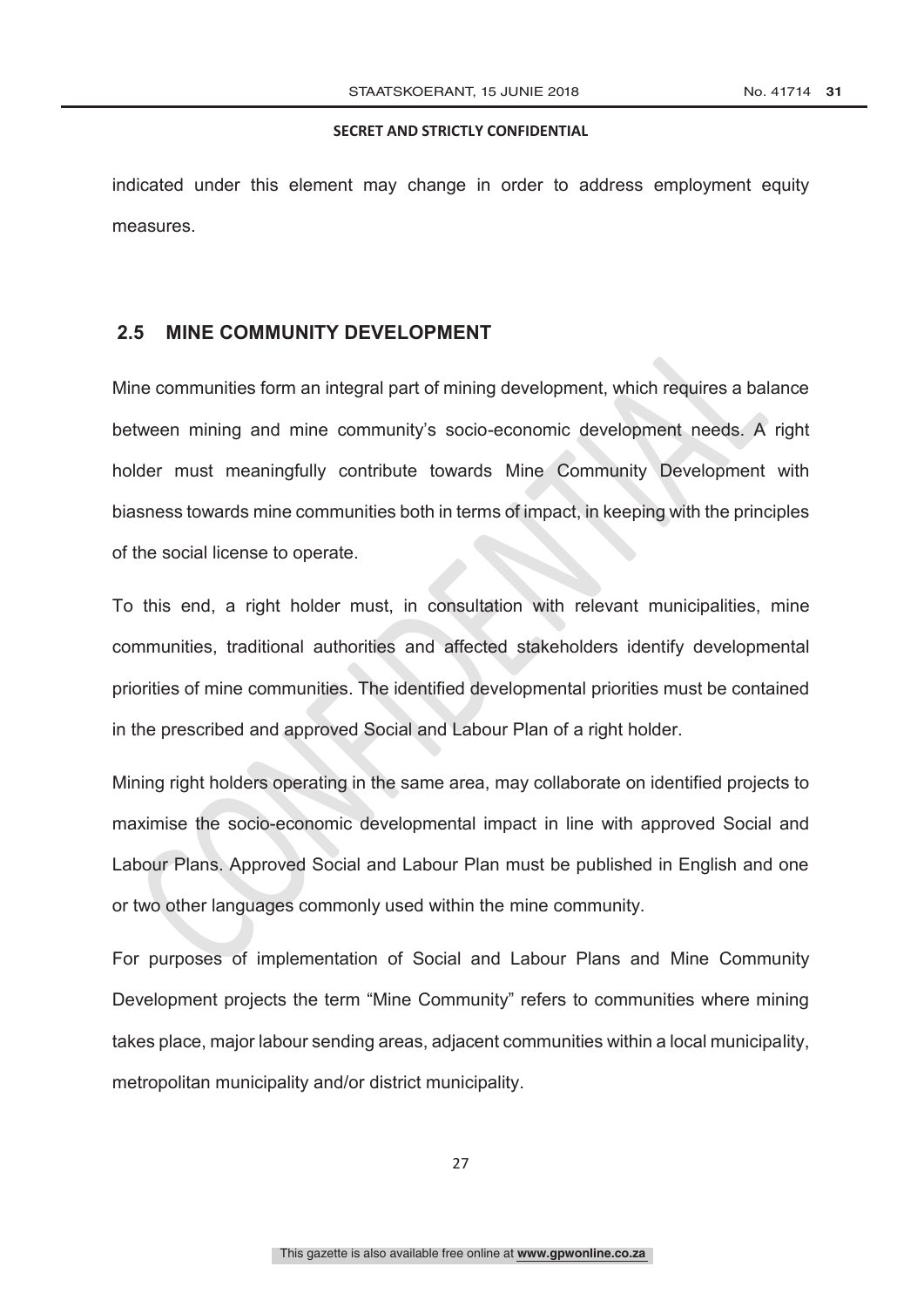Mechanisms, measures and targets applicable to Mine Community Development shall be provided for in the Social and Labour Plan.

Any amendments/variation of Social and Labour Plan commitments including the budget shall be approved in terms of section 102 of the MPRDA and consulted with mine communities.

Social and Labour Plan Guidelines shall be reviewed to provide clear targets and timelines for implementation of the aforesaid mine community development principles.

### **2.6 HOUSING AND LIVING CONDITIONS**

Human dignity and privacy of mine employees are still the hallmarks to enhance productivity and expedite transformation in the mining industry in terms of housing and living conditions. In this regard, mining companies must improve the standard of housing and living conditions of mine employees as stipulated in the Housing and Living Conditions Standard for the Mining and Minerals Industry developed in terms of *Section 100* of the *MPRDA*. The Standard provides, amongst others, the following principles:

### **2.6.1 PRINCIPLES OF HOUSING CONDITIONS**

- Decent and affordable housing,
- Centrality of home ownership,
- Provision for social, physical and economic integrated human settlements,
- Measures to address housing demand,
- Involvement of mine employees in the housing administrative system, and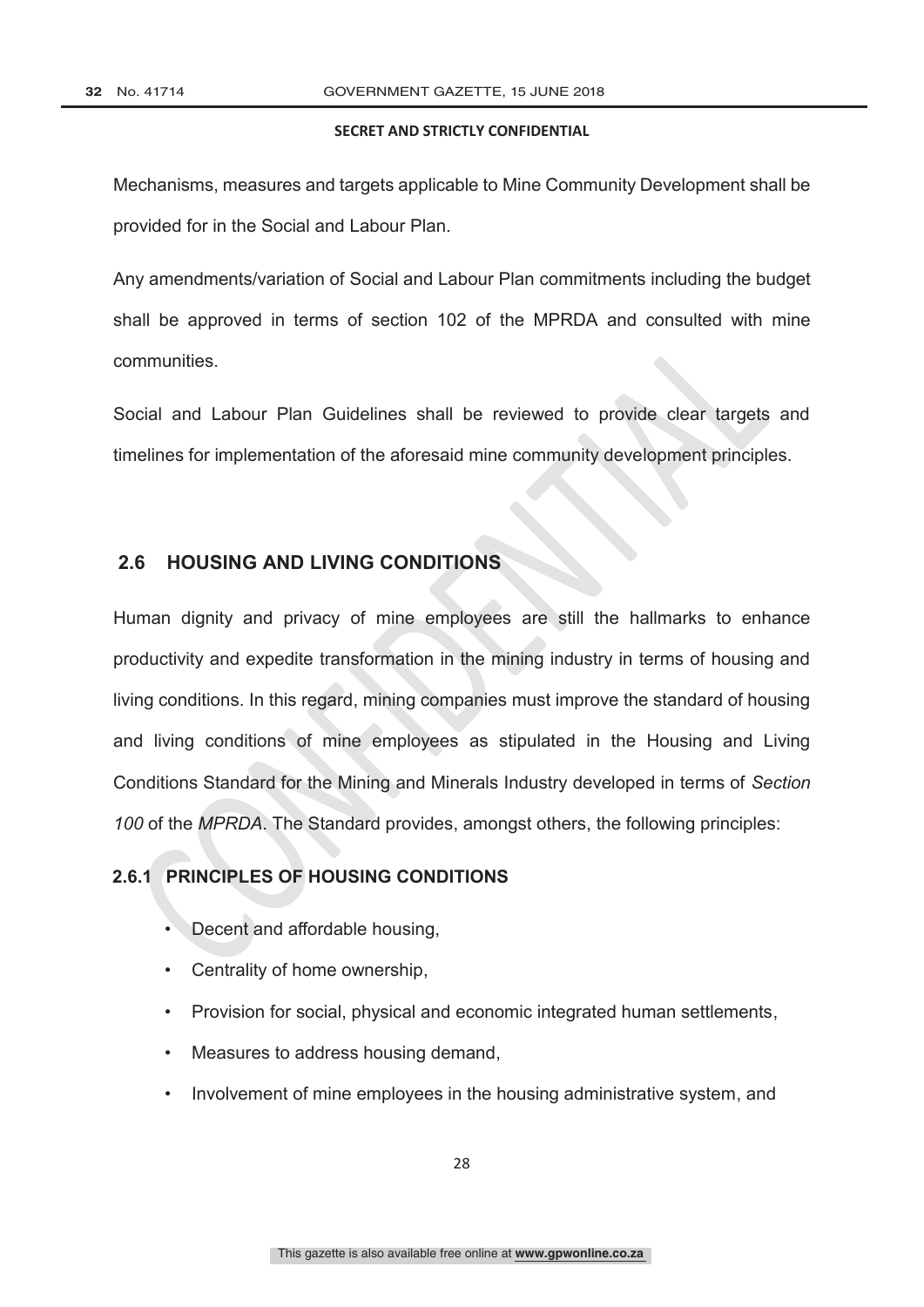• Secure tenure for mine employees in housing institutions.

### **2.6.2 PRINCIPLES OF WORKING CONDITIONS**

- Proper health care services,
- Affordable, equitable and sustainable health system, and
- Balanced nutrition.

A right holder shall further be required to submit a Housing and Living Conditions Plan which must be approved by the Department after consultation with organised labour and the Department of Human Settlement.

Housing and Living Conditions Standard shall be reviewed to provide clear targets and timelines for the implementation of the aforesaid housing and living conditions principles.

## **3. APPLICATION OF THE MINING CHARTER TO LICENCES GRANTED UNDER THE PRECIOUS METALS ACT, 2005 AND THE DIAMONDS ACT, 1986.**

The *Diamonds Act, 1986 and the Precious Metals Act, 2005* makes provision for the South African Diamond and Precious Metals Regulator to have regard to the requirements of the *Mining Charter* when considering applications lodged in terms of these Acts.

The targets and elements of the *Mining Charter* shall therefore apply to licenses under these Acts in line with the table below: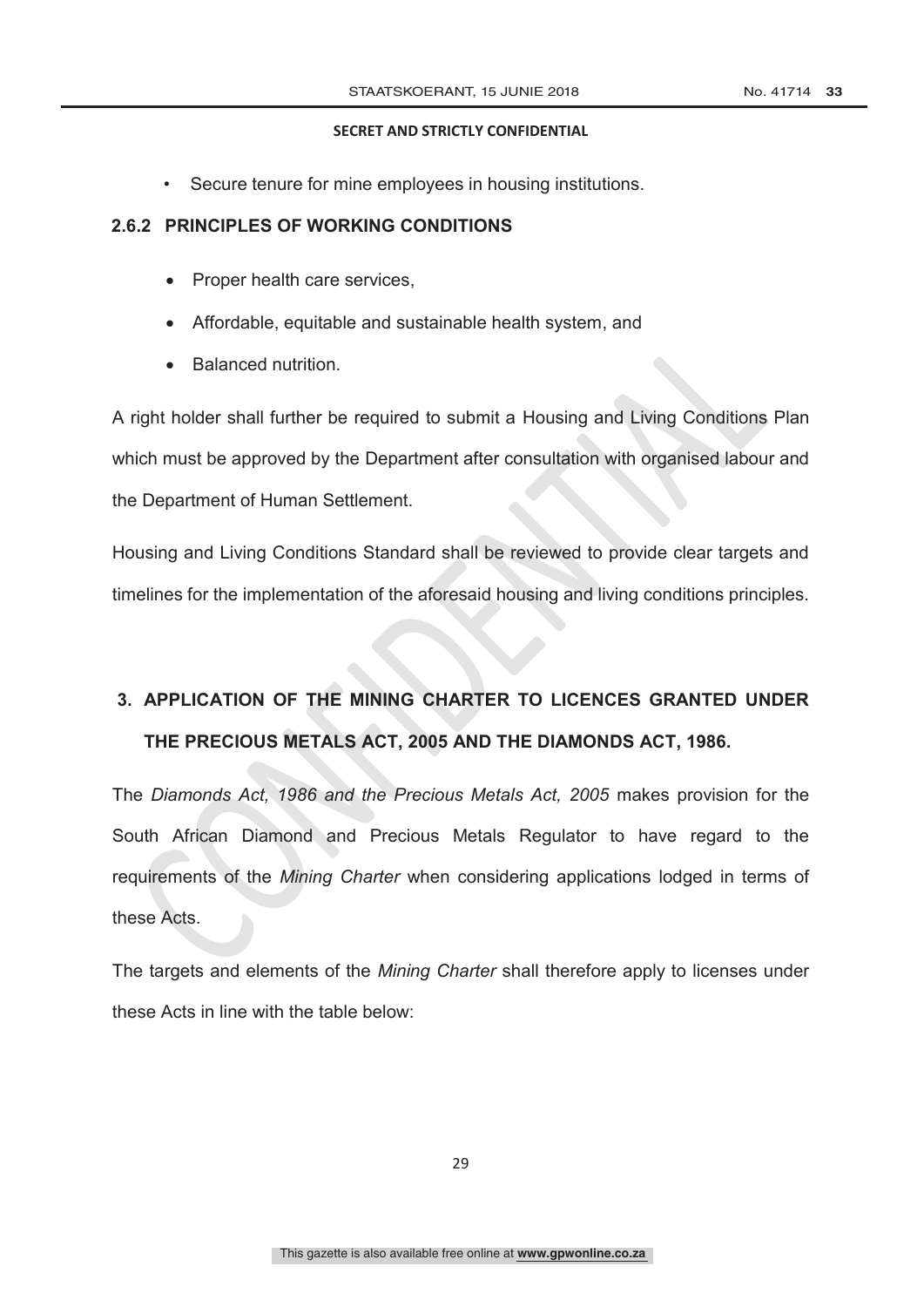| <b>CATEGORY/SIZE</b> | <b>QUALIFYING</b>       | <b>FROM</b><br><b>EXEMPT</b> | <b>REQUIRED</b><br><b>TO</b>     |  |
|----------------------|-------------------------|------------------------------|----------------------------------|--|
| <b>OR CLASS</b>      | <b>CRITERIA</b>         | THE FOLLOWING                | <b>COMPLY WITH</b><br><b>THE</b> |  |
|                      |                         | <b>TARGETS</b>               | <b>FOLLOWING</b>                 |  |
|                      |                         |                              | <b>TARGETS</b>                   |  |
| Exempted<br>Micro    | Estimated<br>max        | Ownership                    | Sustainable                      |  |
| Enterprises          | turnover less than      | Human<br>Resource            | Development<br>and               |  |
| (including students) | R1 Million.             | Development                  | growth of the minerals           |  |
|                      |                         | Procurement                  | industry.                        |  |
|                      |                         | <b>Employment Equity</b>     |                                  |  |
|                      |                         | Community<br>Mine            |                                  |  |
|                      |                         | Development                  |                                  |  |
| Qualifying<br>Small  | <b>Estimated</b><br>max | Ownership                    | Employment Equity <sup>2</sup>   |  |
| Micro<br>and         | turnover R1 Million     | Mine<br>Community            | Human<br>Resource                |  |
| Enterprises          | to R3.8 Million.        | Development                  | Development <sup>3</sup>         |  |
| (QSME's)             |                         |                              | Procurement and                  |  |
|                      |                         |                              | supplier and enterprise          |  |
|                      |                         |                              | development.                     |  |
|                      |                         |                              | Sustainable                      |  |
|                      |                         |                              | Development<br>and               |  |
|                      |                         |                              |                                  |  |
|                      |                         |                              | growth of the minerals           |  |
|                      |                         |                              | industry.                        |  |
|                      |                         |                              | Ownership <sup>1</sup>           |  |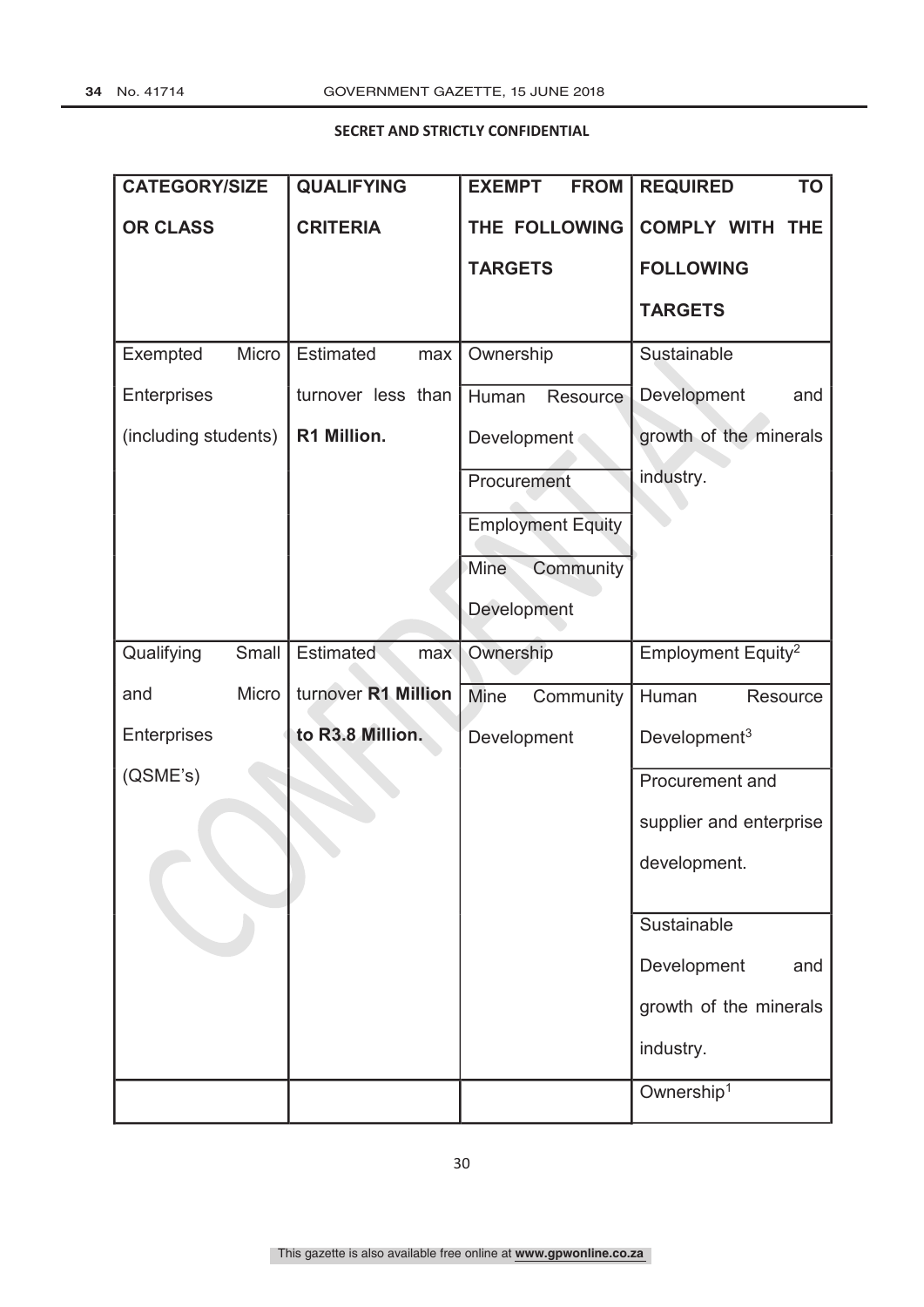| Medium and Large | Estimated          | max     | Mine | Community   | Employment Equity <sup>2</sup> |          |
|------------------|--------------------|---------|------|-------------|--------------------------------|----------|
| <b>Entities</b>  | turnover           | greater |      | Development | Human                          | Resource |
|                  | than R3.8 million. |         |      |             | Development <sup>3</sup>       |          |
|                  |                    |         |      |             | Procurement                    | and      |
|                  |                    |         |      |             | supplier and enterprise        |          |
|                  |                    |         |      |             | development                    |          |
|                  |                    |         |      |             | Sustainable                    |          |
|                  |                    |         |      |             | Development                    | and      |
|                  |                    |         |      |             | growth of the minerals         |          |
|                  |                    |         |      |             | industry.                      |          |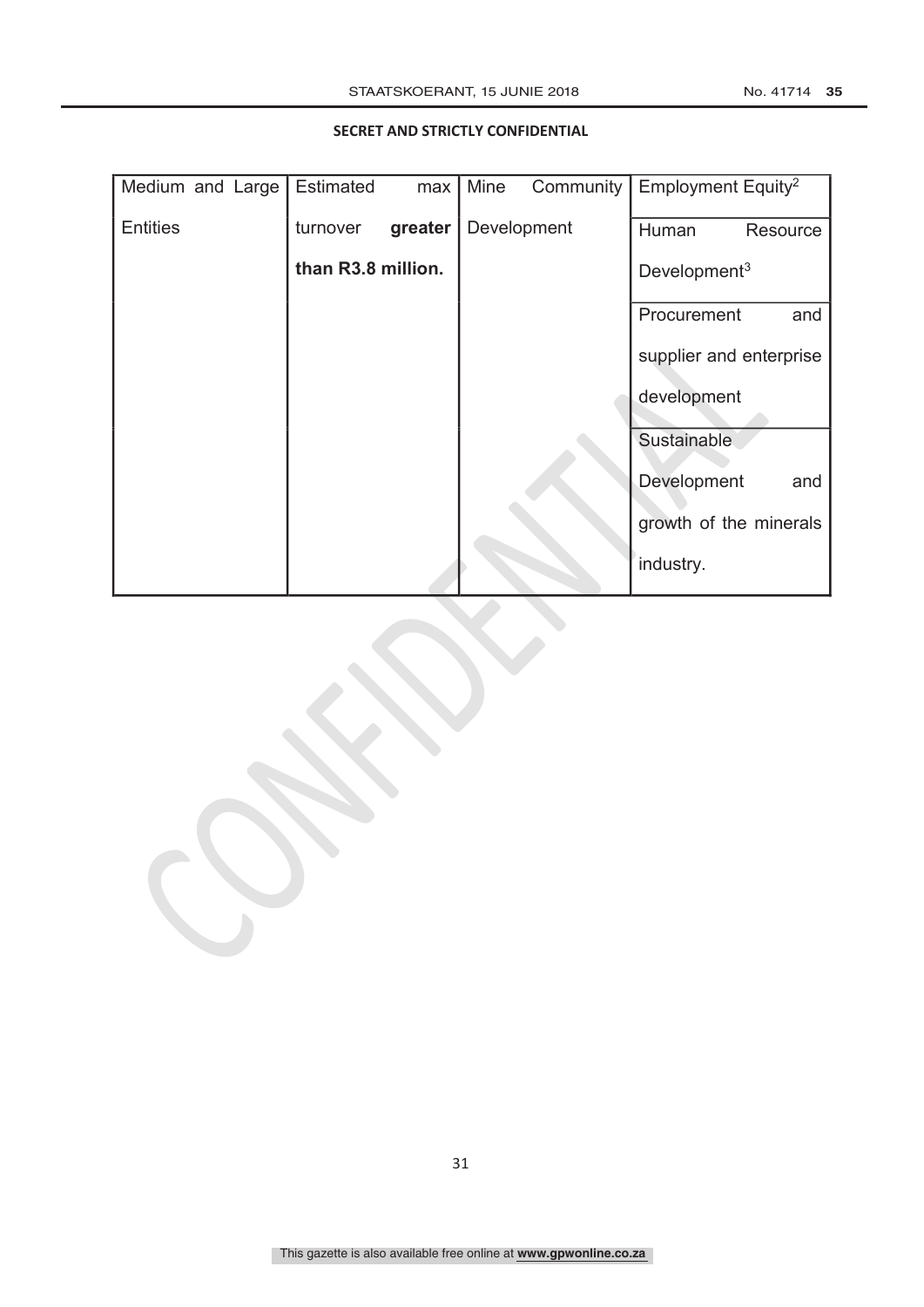# **ELEMENTS OF THE MINING CHARTER APPLICABLE TO LICENSEES UNDER THE PRECIOUS METALS ACT, 2005 AND THE DIAMONDS ACT, 1986 AS AMENDED**

### **OWNERSHIP**

- (a) In line with the Government policies to encourage beneficiation of the country's mineral resources, the ownership target for the downstream diamonds and precious metals industry is a minimum of 18% in the hands of black people per licensee to enable meaningful economic participation of Black Persons, taking into account the provisions of *section 37(2) of the Companies Act, 2008 (Act No. 71 of 2008).*
- (b) The Black Persons shareholding indicated above shall comprise of BEE Entrepreneurs and workers and must hold 40% ownership of net value based upon the time based graduation factor.
- (c) Taking into account the extent of the exemption in terms of the above table, a permit or license holder in terms of the *Precious Metals Act and the Diamonds Act* is required to comply with all the relevant elements and targets as set out in this Charter.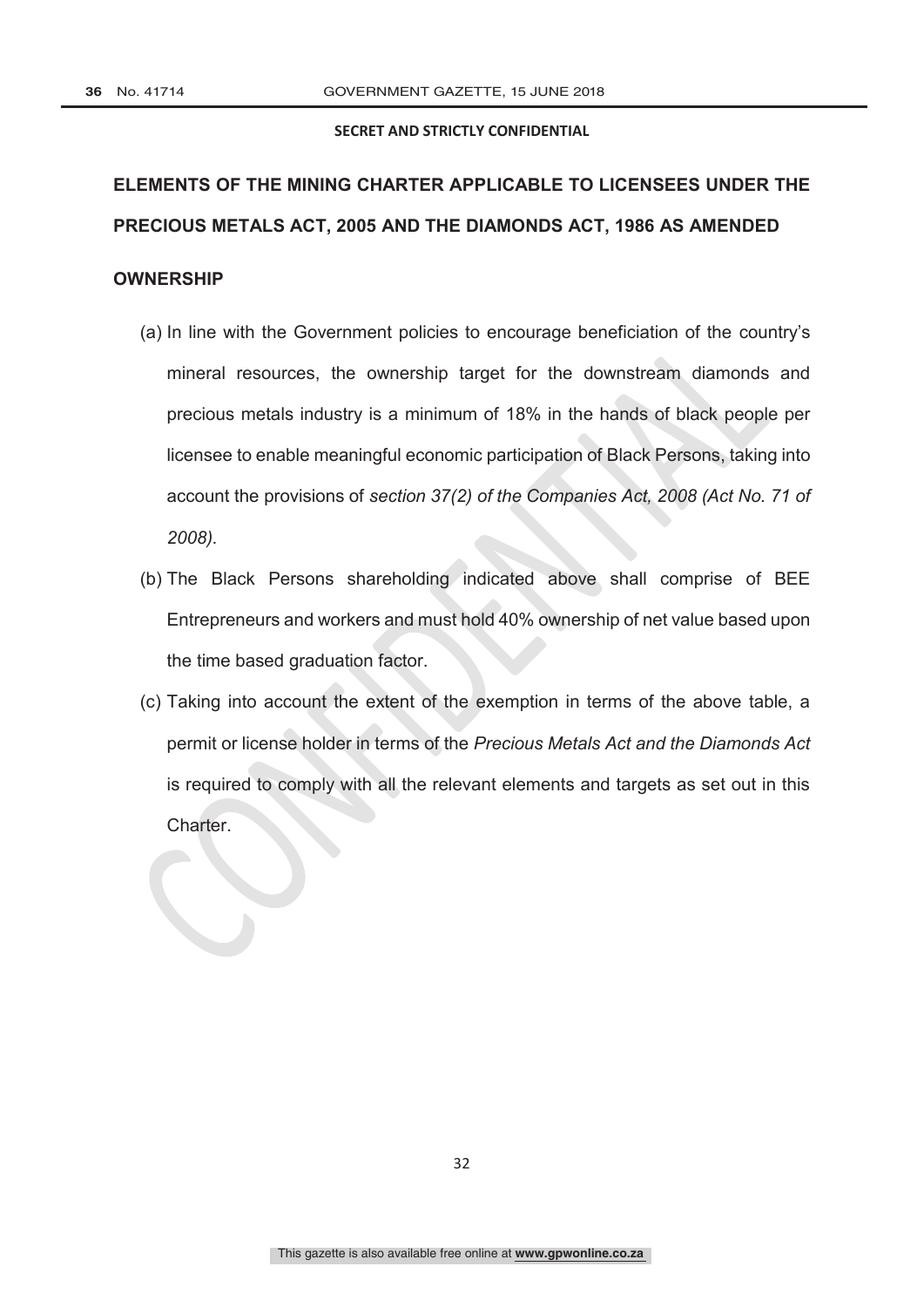## **4. REPEAL OF SECTION/PARAGRAPH 3 OF THE CODES OF GOOD PRACTICE FOR THE MINERALS INDUSTRY**

Section/paragraph 3 of the *Codes of Good Practice for the Minerals Industry* published in *Government Gazette No. 32167 of 29 April 2009* is hereby repealed.

### **5. REPORTING (MONITORING AND COMPLIANCE)**

A right holder must report its level of compliance with the *Mining Charter* annually, as provided for by *Section 28 (2) (c)* of the *MPRDA.* The Department shall monitor and evaluate implementation, taking into account the impact of material constraints which may result in non-achievement of the set target.

### **6. APPLICABILITY OF THE MINING CHARTER**

The *Mining Charter* applies to existing mining rights, pending mining right applications and new mining rights as provided for herein.

The *Mining Charter* shall also apply to prospecting rights as contemplated in section 17(4) of the MPRDA.

The Ownership element is ring fenced, which requires 100% compliance at all times.

In respect of Junior Miners, a right holder may make representations to the Minister regarding the extent to which the *Mining Charter* elements shall apply.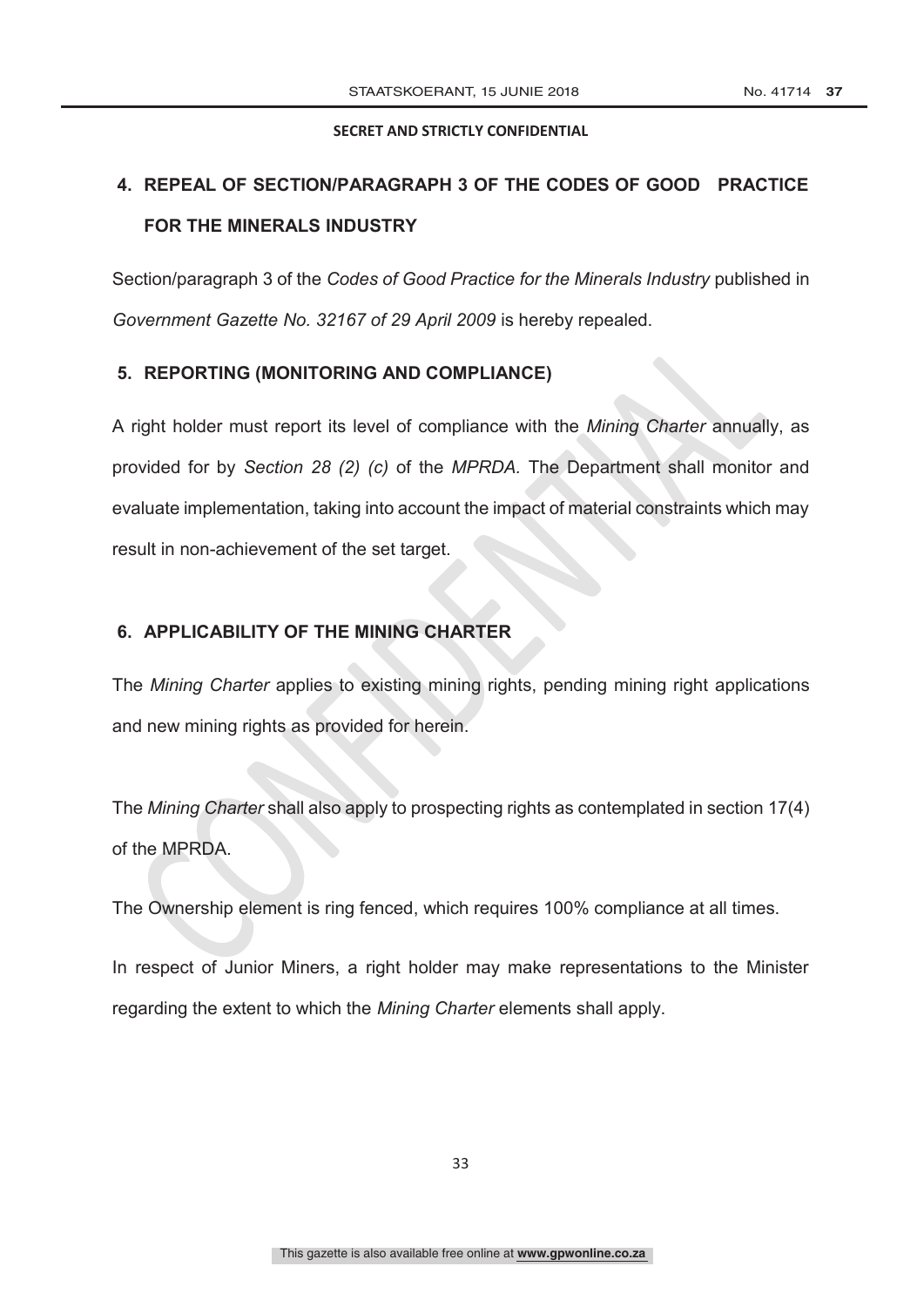### **7. TRANSITIONAL ARRANGEMENTS**

A right holder must align existing targets progressively from the *Mining Charter*, 2014 targets within the transitional period to meet the revised as follows:

- (a) Five (5) years for the inclusive procurement element. A right holder must within six (6) months from the date of publication of the *Mining Charter*, submit a fiveyear plan indicating progressive implementation of inclusive procurement targets.
- (b) Compliance with procurement targets within the transitional period shall be as follows:
	- (i) **Mining Goods**: The first-year target is set at 10% of the procurement budget, second year 20% of the procurement budget, 35% of the procurement budget by third year, 50% of the procurement budget by fourth year and 70% of the procurement budget by fifth year.
- (c) **Services**: The first-year target is set at 70% of the procurement budget, second year 80% of the procurement budget. Five (5) years for the Employment Equity element. A right holder must within a period of six (6) months from the date of publication of the Mining Charter, 2018 submit a five-year plan indicating progressive implementation of the provisions of Employment Equity element targets.
- (d) A right holder must comply with the Housing and Living Conditions Standard and ensure that it maintains single units and family units and any other agreement which has been reached with workers pending the finalisation of the Reviewed Housing and Living Conditions Standard.

34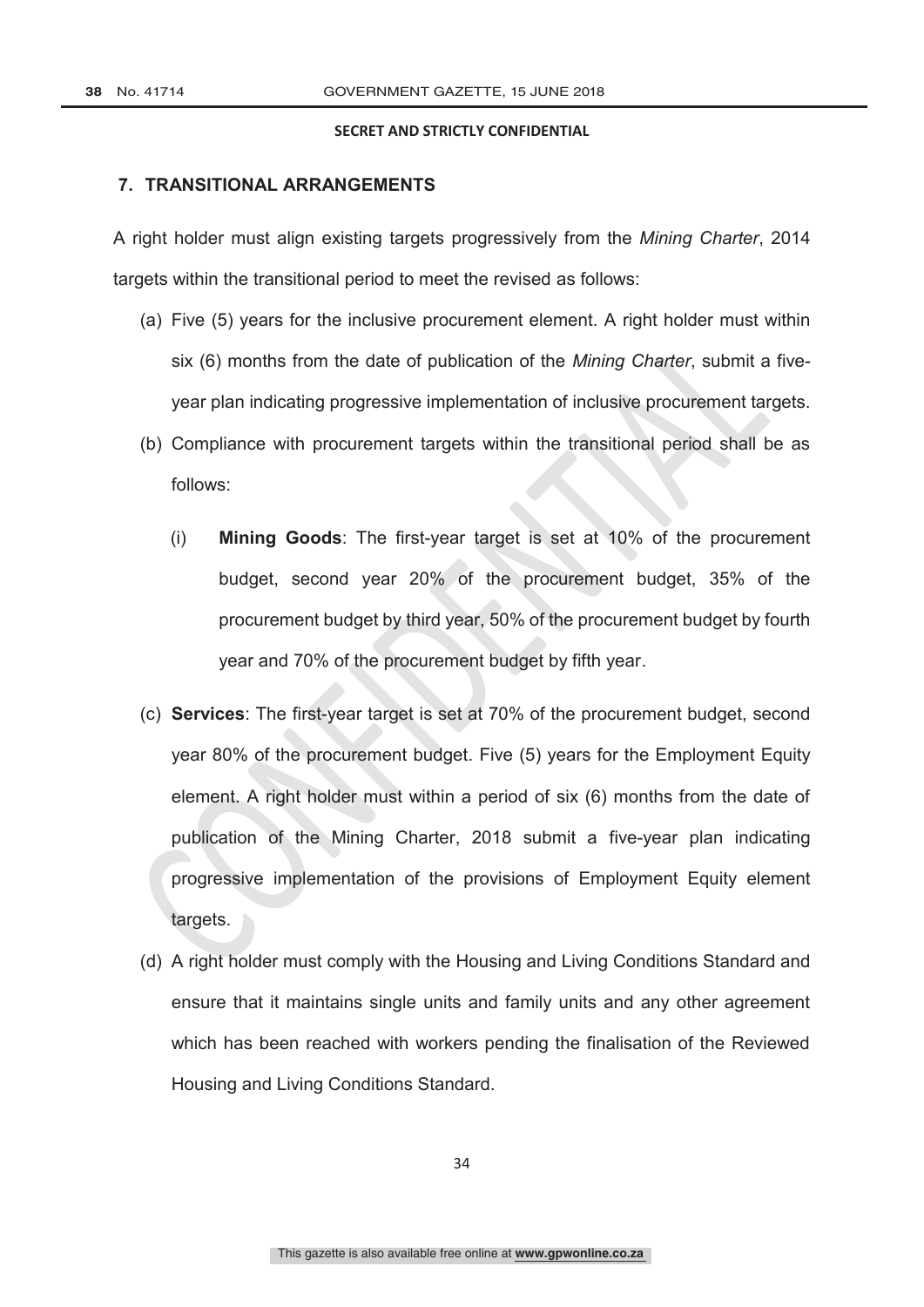- (e) At the end of the transition period, a right holder must maintain compliance with the *Mining Charter* targets for the duration of a mining right.
- (f) A right holder's performance shall be reported, audited and verified annually against each element in respect of implementation for the applicable transitional period.

### **8. NON-COMPLIANCE**

A right holder who has not complied with the ownership element and falls between levels 6 and 8 of the Mining Charter score-card will be regarded as non-compliant with the provisions of the Charter and in breach of the MPRDA and will be dealt with in terms of section 93 read in conjunction with section 47, 98 and 99 of the Act.

### **9. REVIEW OF THE CHARTER**

The Minister may, by notice in the Gazette review the Mining Charter.

### **10. REPEAL OF PREVIOUS MINING CHARTERS**

The Broad-Based Socio-Economic Empowerment Charter for the Mining Industry published in 2004, as amended in 2010 and the Broad-Based Socio-Economic empowerment Charter for the Mining and Minerals Industry, 2017, published on 15 June 2017, are hereby amended by the repeal and substitution thereof for the Broad-Based Socio-Economic Empowerment Charter for the Mining and Mineral Industry, 2018.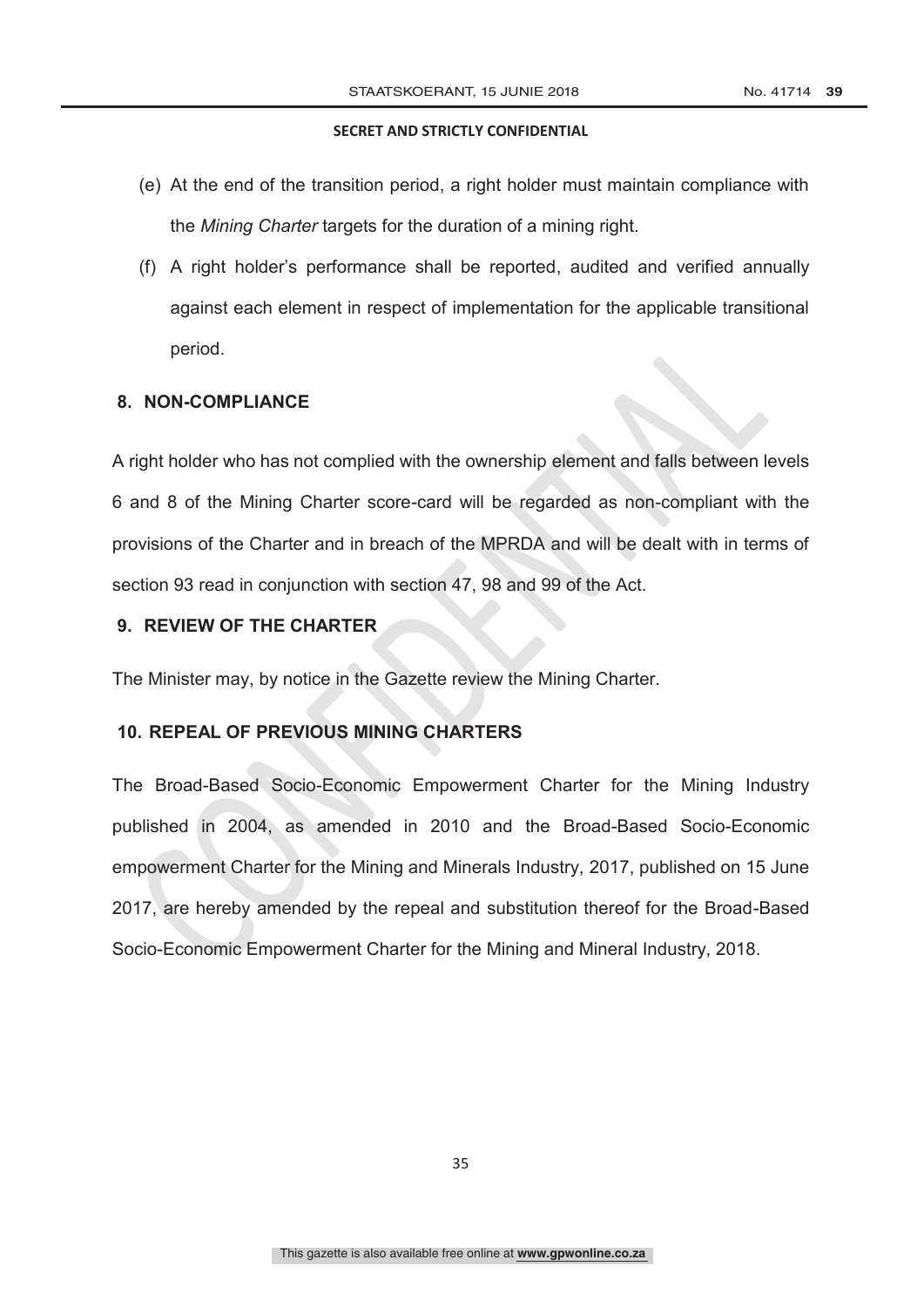### **11.INTERPRETATION OF THE MINING CHARTER**

The *Mining Charter* shall be read and interpreted in conjunction with MPRDA where words are not defined, and a meaning thereof has been ascribed in the aforementioned legislation.

Any reference to Black Persons, BEE entrepreneurs or Black women shall refer to Historically Disadvantaged Person (HDP) until such time the MPRDA has been amended.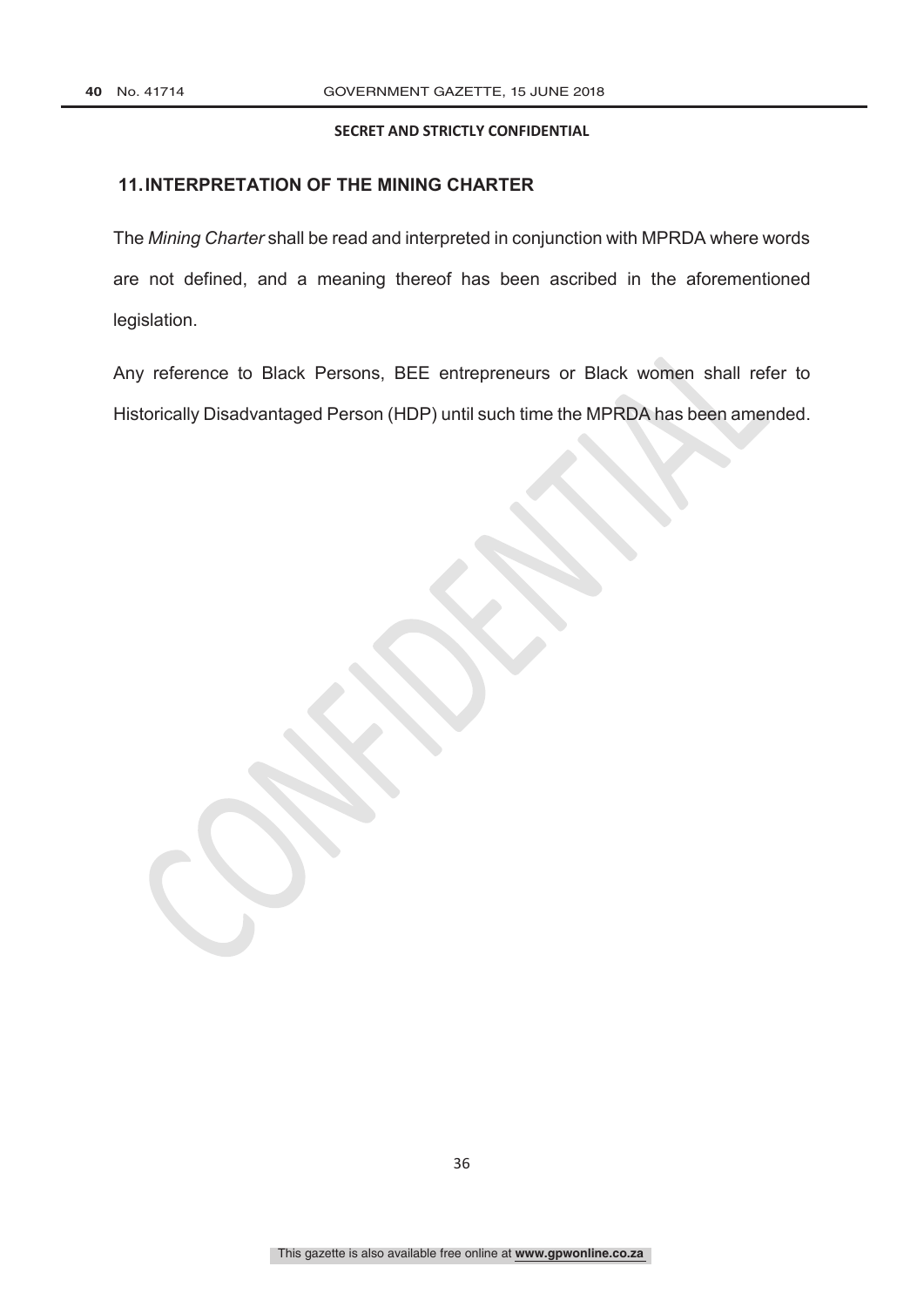### **SCORECARD: MINING CHARTER REVIEW**

| <b>Reviewed Mining Charter Scorecard</b>                 | <b>Weighting %</b> |
|----------------------------------------------------------|--------------------|
| Ownership                                                | Y/N                |
| <b>Employment Equity</b>                                 | 20%                |
| <b>Procurement supplier &amp; Enterprise Development</b> | 60%                |
| <b>Human Resource Development</b>                        | 20%                |
| <b>Total</b>                                             | 100%               |

### **OWNERSHIP**

| <b>Element</b><br><b>Description</b>                            | <b>Measure</b>                                                                                                                                                                                      | <b>Compliance</b><br><b>Target %</b> | <b>Weighting %</b>     |
|-----------------------------------------------------------------|-----------------------------------------------------------------------------------------------------------------------------------------------------------------------------------------------------|--------------------------------------|------------------------|
| Minimum target<br>for representation<br>of BEE<br>shareholders. | <b>Qualifying Employees</b><br>5 % Free Carried Interest and<br>3% financed interest<br>Mine Community<br>5 % Free Carried Interest and<br>3% financed interest.<br><b>BEE Entrepreneurs</b><br>14% | 30% BBBEE<br>Ownership               | Ringfenced<br>element. |
| Trickle dividend                                                | % of EBITDA to be paid to<br>qualifying employees and host<br>communities.                                                                                                                          | $1\%$                                | Ringfenced<br>element  |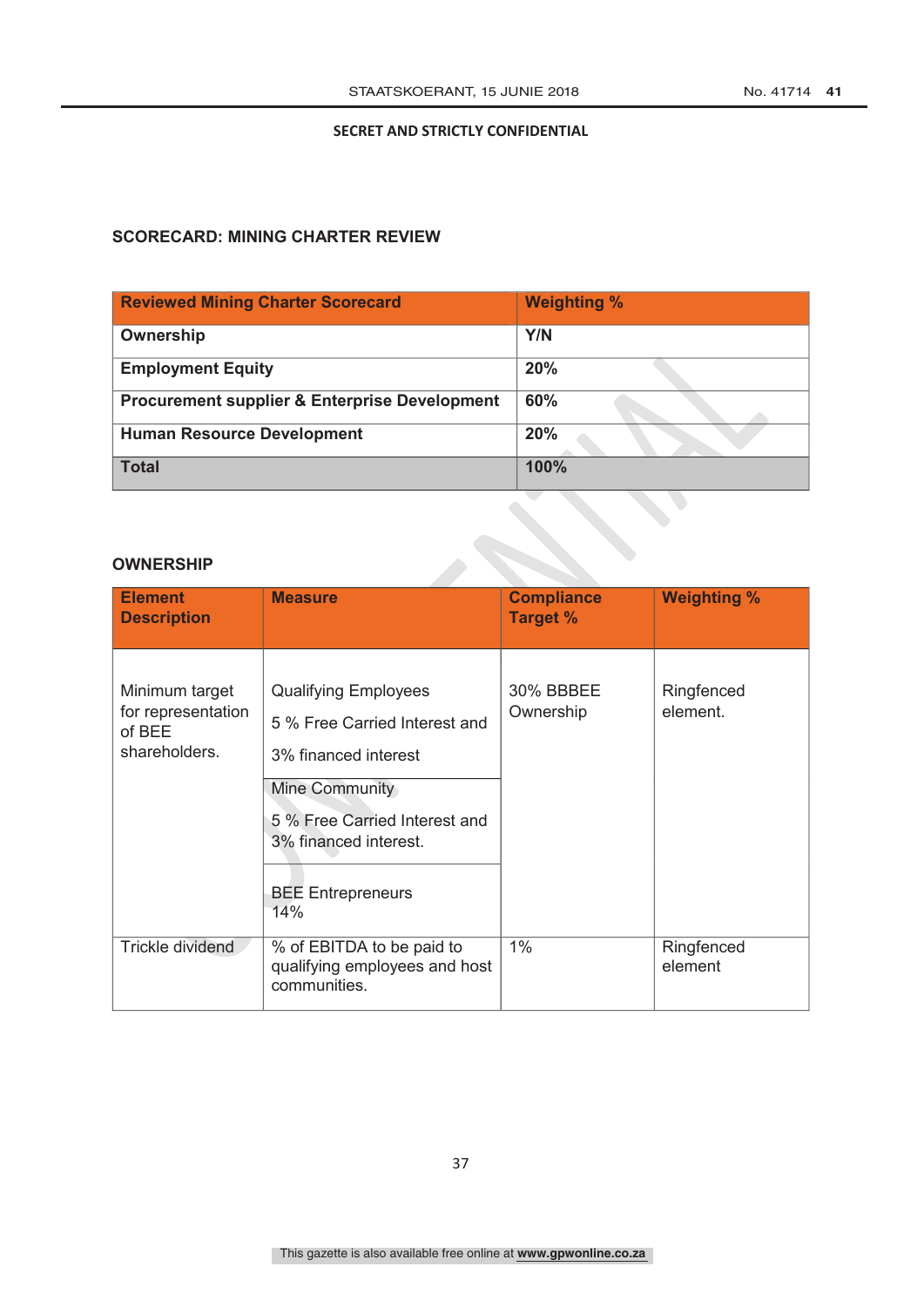### **HUMAN RESOURCE DEVELOPMENT**

| <b>Element Description</b>                                                      | <b>Measure</b>                                                                                                   | <b>Compliance</b><br><b>Target %</b> | <b>Weighting</b><br>$\frac{9}{6}$ |
|---------------------------------------------------------------------------------|------------------------------------------------------------------------------------------------------------------|--------------------------------------|-----------------------------------|
| <b>HRD</b><br>expenditure as<br>percentage<br>οf<br>total<br>leviable<br>annual | Invest 3.5% of the leviable amount as<br>defined in the HRD element in<br>proportion to applicable demographics. | 3.5%                                 | 10%                               |
| amount<br>(excl.                                                                | Invest 1.5% of the<br>leviable<br>amount                                                                         | 1.5%                                 | 10%                               |
| skills<br>mandatory                                                             | towards South African public institutions,                                                                       |                                      |                                   |
| development levy).                                                              | Councils<br>Science<br>and<br>research<br>Institutions in proportion to applicable<br>demographics.              |                                      |                                   |
| Sub-total                                                                       |                                                                                                                  |                                      | 20%                               |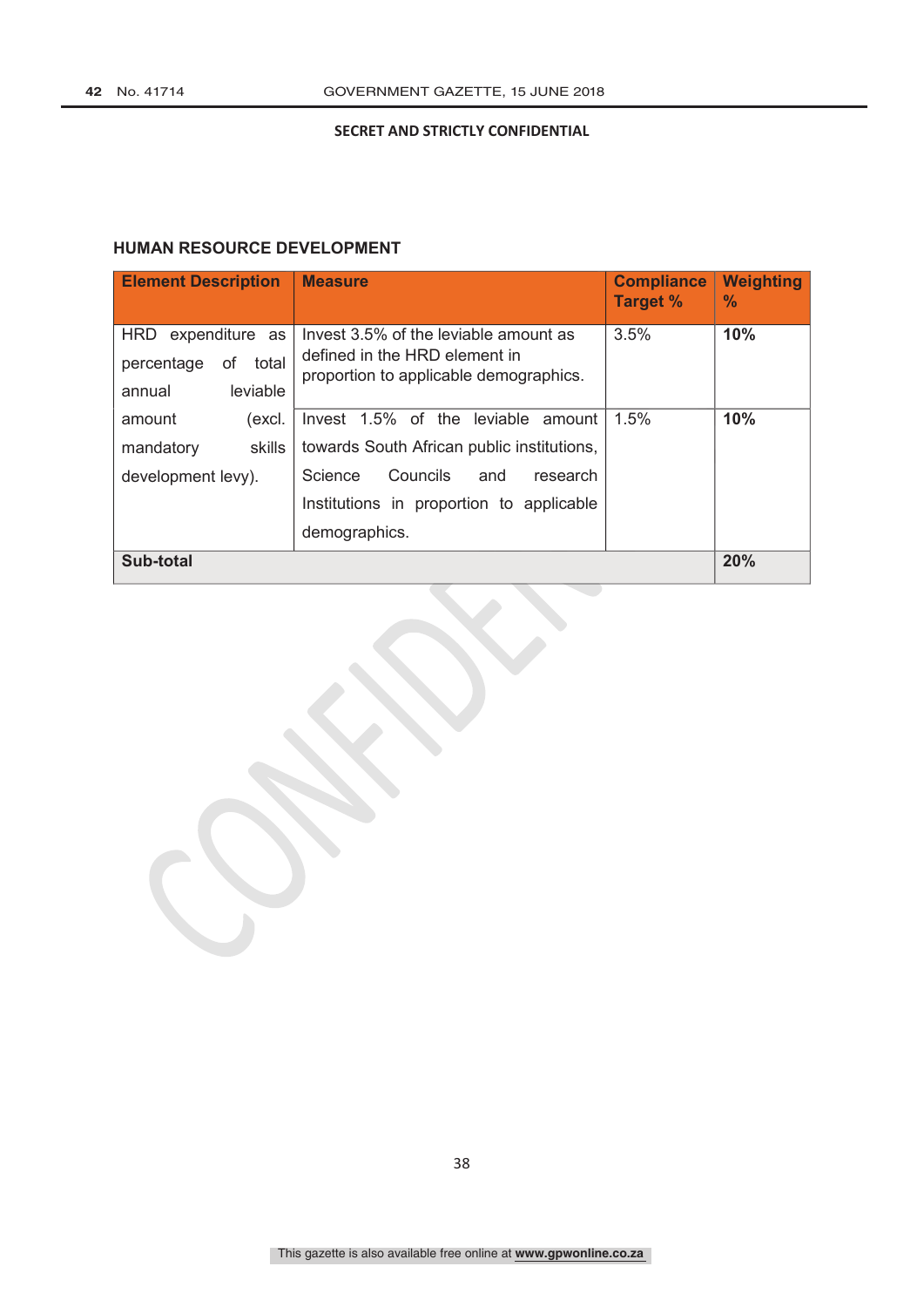### **INCLUSIVE PROCUREMENT, SUPPLIER AND ENTERPRISE DEVELOPMENT SCORECARD1**

| <b>Element Description</b>                                                                                                                                                                                | <b>Measure</b>                                                                                                                                                                      | <b>Compliance</b><br><b>Target %</b> | <b>Weighting</b><br>$\%$ |
|-----------------------------------------------------------------------------------------------------------------------------------------------------------------------------------------------------------|-------------------------------------------------------------------------------------------------------------------------------------------------------------------------------------|--------------------------------------|--------------------------|
| <b>Goods Procurement:</b><br>A minimum of 70% of<br>the total mining goods<br>procurement budget<br>must be spent on<br>South African<br>manufactured goods<br>with a 60%+ local<br>content value must be | Percentage of the total mining goods<br>procurement budget spent on South<br>African manufactured goods by BEE<br>Entrepreneurs.                                                    | 21%                                  | 10%                      |
|                                                                                                                                                                                                           | Percentage of the total goods<br>procurement budget spent on South<br>African manufactured goods from<br>companies BEE Women Entrepreneurs<br>or Youth owned and controlled company | 5%                                   | 5%                       |
| sourced from<br>compliant<br>manufacturing<br>companies. <sup>2</sup>                                                                                                                                     | Percentage of the total goods<br>procurement spend on South African<br>manufactured goods from BEE compliant<br>companies                                                           | 44%                                  | 5%                       |
| <b>Services</b><br><b>Procurement:</b>                                                                                                                                                                    | Percentage of total services budget<br>spent on services from BEE<br>Entrepreneurs                                                                                                  | 60%                                  | 5%                       |
| A minimum of 80% of<br>the total spend on<br>services must be                                                                                                                                             | Percentage of total services budget<br>spent on services from BEE compliant<br>companies                                                                                            | 10%                                  | 5%                       |
| sourced from South<br>African based<br>companies. The<br>abovementioned 80%<br>of the total services<br>procurement spend<br>shall be apportioned<br>in the following<br>manner. <sup>1</sup>             | Percentage of total services budget<br>spent on services from companies who<br>are 51% youth owned and controlled<br>companies or BEE Women<br>Entrepreneurs                        | 10%                                  | 10%                      |
| Percentage of<br>samples analyses<br>using South African<br>based facilities:                                                                                                                             | % of samples analysed using South<br>African based facilities                                                                                                                       | 100%                                 | 5%                       |
| Utilise South African<br>based facilities for the<br>analysis of mineral<br>samples across the<br>mining value chain                                                                                      |                                                                                                                                                                                     |                                      |                          |

<sup>&</sup>lt;sup>1</sup> See transitional arrangements for progressive targets to be met during the transitional period.  $2$  Calculation of goods and services spend does not include non-discretionary such as spend on buildings, roads, utilities (electricity and water) and land rates.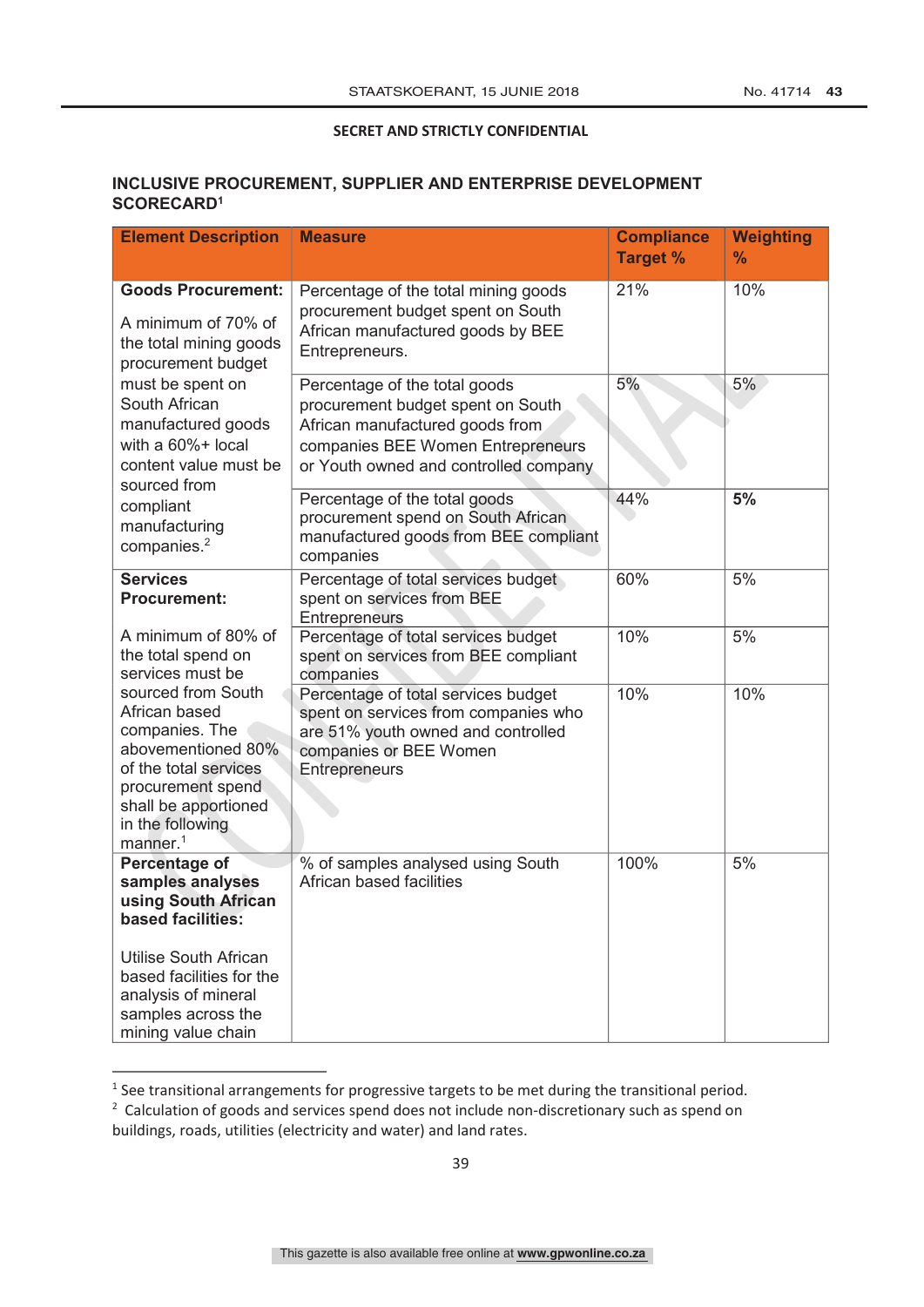| except in cases where<br>samples are analysed<br>for the purpose of<br>verification of the<br>accuracy of local<br>laboratories.                                 |                                                               |      |     |
|------------------------------------------------------------------------------------------------------------------------------------------------------------------|---------------------------------------------------------------|------|-----|
| <b>Research and</b><br><b>Development</b><br>A minimum of 70% of<br>the right holder's<br>research and<br>development budget<br>must be spent in<br>South Africa | % of research and development budget<br>spent in South Africa | 70%  | 10% |
| <b>Contribution by</b><br>foreign suppliers                                                                                                                      | % of revenue as defined in the element.                       | 0.5% | 5%  |
| Sub-total                                                                                                                                                        |                                                               |      | 60% |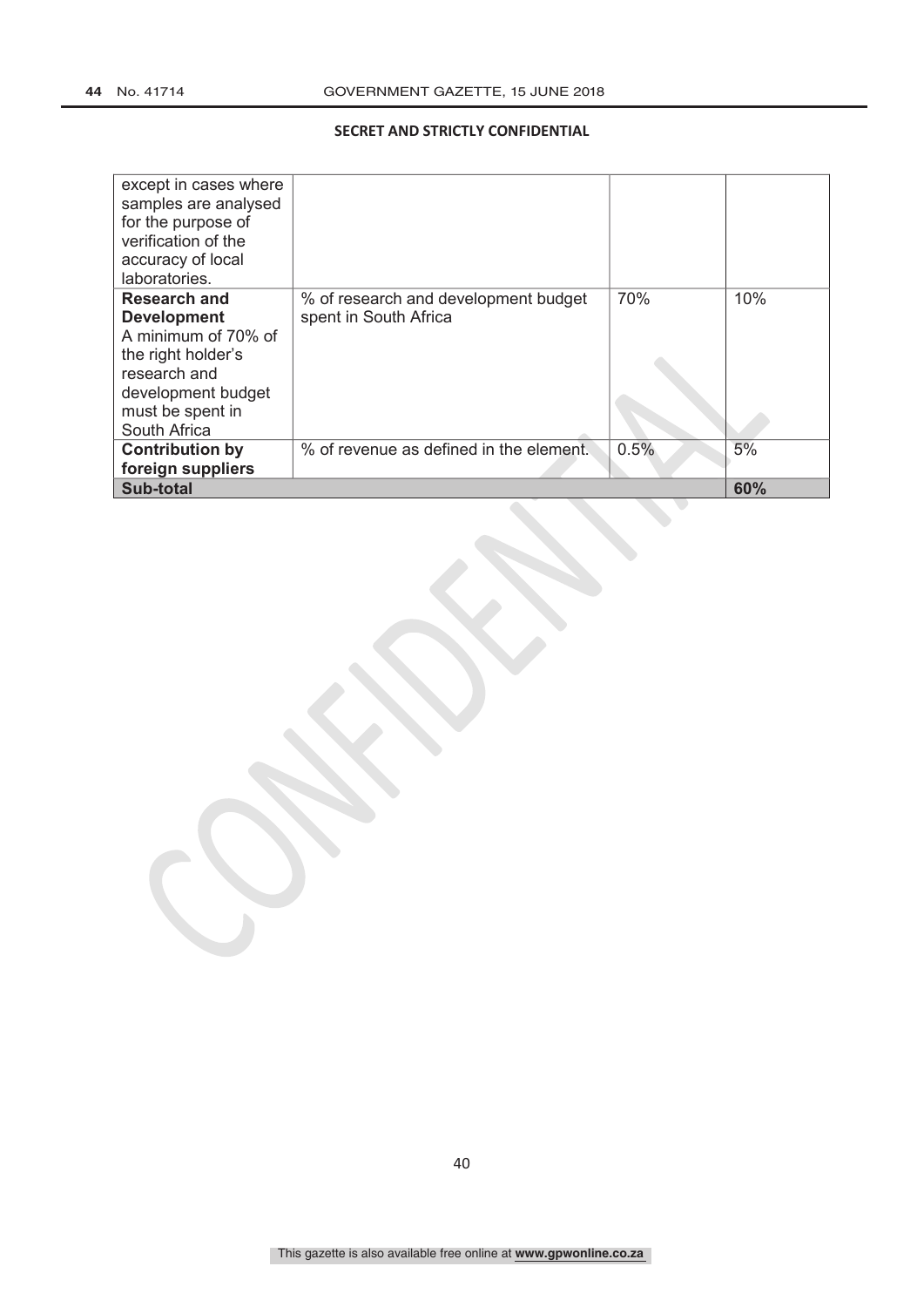### **EMPLOYMENT EQUITY**

| <b>Element Description</b>                          |                                              |         |         | <b>Compliance</b><br><b>Target %</b> | <b>Weighting %</b> |
|-----------------------------------------------------|----------------------------------------------|---------|---------|--------------------------------------|--------------------|
| <b>Board:</b>                                       |                                              |         |         |                                      |                    |
| <b>Africans</b>                                     | Coloureds                                    |         | Indians | 50%                                  | 2%                 |
| representatives                                     | Black women as a percent of all Board        |         | 20%     | 2%                                   |                    |
|                                                     | <b>Executive/ Top Management</b>             |         |         |                                      |                    |
| <b>Africans</b>                                     | Indians<br>Coloureds                         |         |         | 50%                                  | 2%                 |
| directors.                                          | Black women as a percentage of all executive |         |         | 15%                                  | $2\%$              |
| <b>Senior Management:</b>                           |                                              |         |         |                                      |                    |
| <b>Africans</b><br>Coloureds<br>Indians             |                                              |         | 50%     | 2%                                   |                    |
| managers.                                           | Black women as a percentage of all senior    |         |         | 15%                                  | 2%                 |
| <b>Middle Management:</b>                           |                                              |         |         |                                      |                    |
| <b>Africans</b>                                     | Indians<br>Coloureds                         |         | 60%     | 2%                                   |                    |
| managers.                                           | Black women as a percentage of all middle    |         |         | 20%                                  | 2%                 |
| <b>Junior Management:</b>                           |                                              |         |         |                                      |                    |
| <b>Africans</b><br>Coloureds<br>Indians             |                                              | 70%     | 1%      |                                      |                    |
| Black women as a percentage of all junior managers. |                                              |         |         | 25 %                                 | $1\%$              |
| <b>Employees with disabilities:</b>                 |                                              |         |         |                                      |                    |
| Africans                                            | Coloureds                                    | Indians | Whites  | 1,5%                                 | $1\%$              |
| Male                                                | Women                                        |         |         |                                      |                    |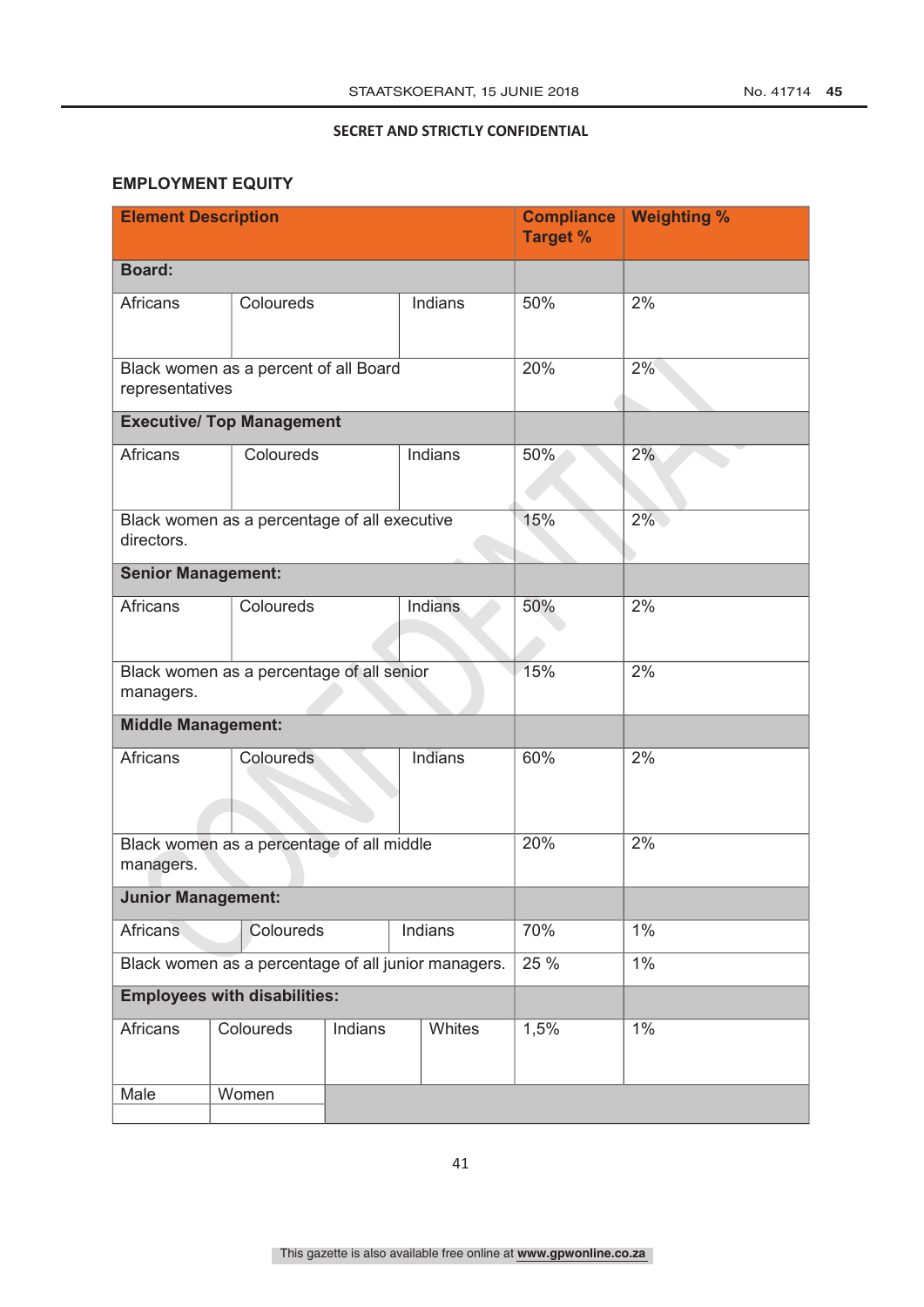| <b>Core and Critical Skills:</b> |           |         |     |     |
|----------------------------------|-----------|---------|-----|-----|
| Africans                         | Coloureds | Indians | 60% | 1%  |
|                                  |           |         |     |     |
| Male                             | Women     |         |     |     |
|                                  |           |         |     |     |
| Sub-total                        |           |         |     | 20% |